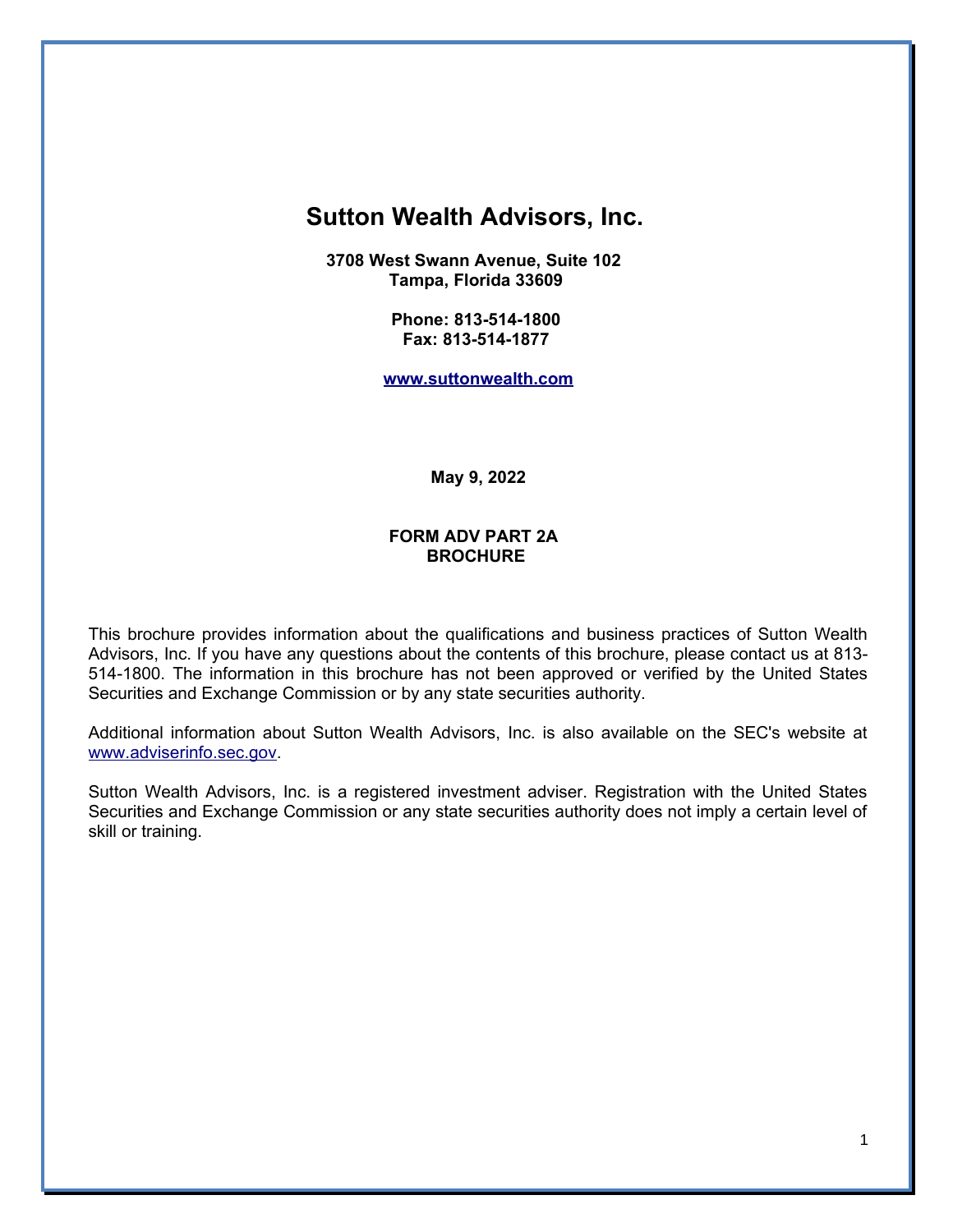# **Item 2 Summary of Material Changes**

Form ADV Part 2 requires registered investment advisers to amend their brochure when information becomes materially inaccurate. If there are any material changes to an adviser's disclosure brochure, the adviser is required to notify you and provide you with a description of the material changes.

Since our last annual updating amendment dated March 9, 2021, we have made the following material changes to our Brochure:

• The Advisory Business section has been updated to add disclosures regarding IRA Rollover Recommendations. Please refer to Item 4 below for more detailed information.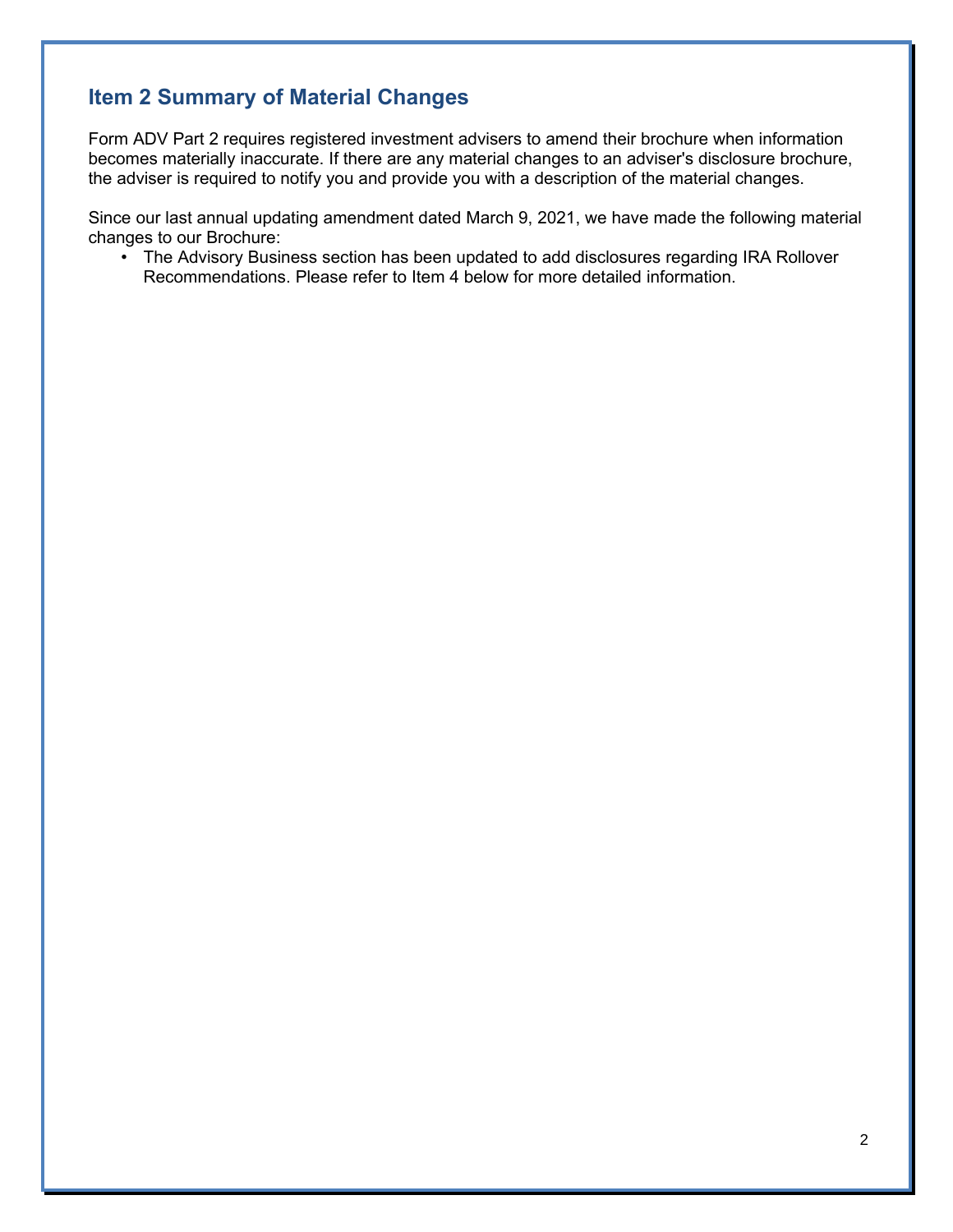# **Item 3 Table Of Contents**

| Item 1 Cover Page                                                                             | Page 1  |
|-----------------------------------------------------------------------------------------------|---------|
| Item 2 Summary of Material Changes                                                            | Page 2  |
| Item 3 Table Of Contents                                                                      | Page 3  |
| Item 4 Advisory Business                                                                      | Page 4  |
| Item 5 Fees and Compensation                                                                  | Page 7  |
| Item 6 Performance-Based Fees and Side-By-Side Management                                     | Page 10 |
| Item 7 Types of Clients                                                                       | Page 11 |
| Item 8 Methods of Analysis, Investment Strategies and Risk of Loss                            | Page 11 |
| Item 9 Disciplinary Information                                                               | Page 14 |
| Item 10 Other Financial Industry Activities and Affiliations                                  | Page 14 |
| Item 11 Code of Ethics, Participation or Interest in Client Transactions and Personal Trading | Page 14 |
| Item 12 Brokerage Practices                                                                   | Page 15 |
| Item 13 Review of Accounts                                                                    | Page 17 |
| Item 14 Client Referrals and Other Compensation                                               | Page 17 |
| Item 15 Custody                                                                               | Page 18 |
| Item 16 Investment Discretion                                                                 | Page 18 |
| Item 17 Voting Client Securities                                                              | Page 19 |
| Item 18 Financial Information                                                                 | Page 19 |
| Item 19 Requirements for State Registered Investment Advisers                                 | Page 19 |
| Item 20 Additional Information                                                                |         |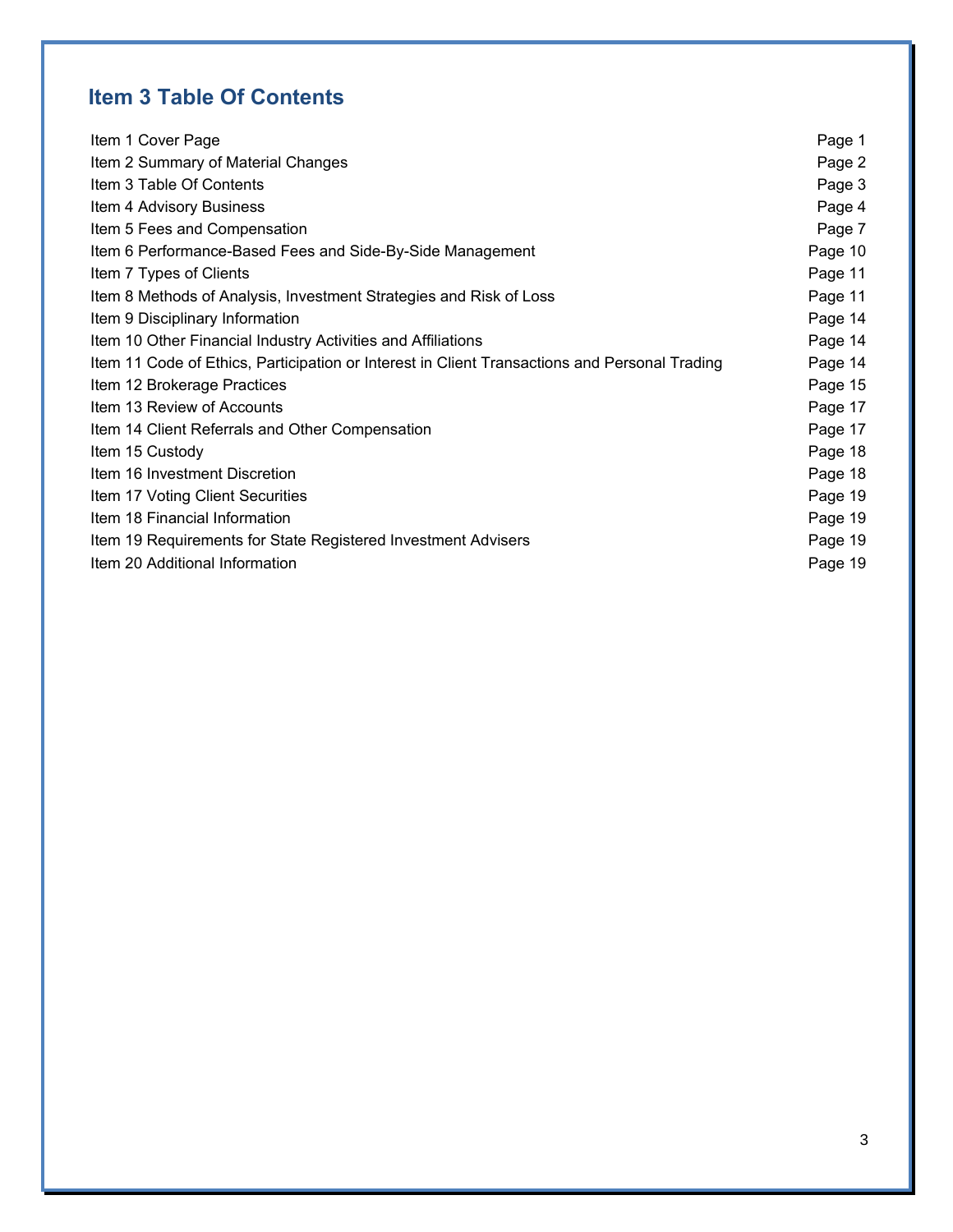## **Item 4 Advisory Business**

#### **Description of Services and Fees**

Sutton Wealth Advisors, Inc. aka Sutton Wealth Advisors is a registered investment adviser based in Tampa, Florida. We are organized as a corporation under the laws of the State of Florida. We have been providing investment advisory services since 2007. W. Edward Sutton is our principal owner. Currently, we offer the following investment advisory services, which are personalized to each individual client:

- **Financial Planning Services**
- **Portfolio Management Services**
- **Selection of Other Advisers**

The following paragraphs describe our services and fees. Please refer to the description of each investment advisory service listed below for information on how we tailor our advisory services to your individual needs. As used in this brochure, the words "we", "our" and "us" refer to Sutton Wealth Advisors and the words "you", "your" and "client" refer to you as either a client or prospective client of our firm. Also, you may see the term Associated Person or Investment Adviser Representative throughout this brochure. As used in this brochure, our Associated Persons or Investment Adviser Representatives are our firm's officers, employees, and all individuals providing investment advice on behalf of our firm.

### **Financial Planning Services**

We offer broad-based, modular, and consultative financial planning services. Financial planning will typically involve providing a variety of advisory services to clients regarding the management of their financial resources based upon an analysis of their individual needs. If you retain our firm for financial planning services, we will meet with you to gather information about your financial circumstances and objectives. We may also use financial planning software to determine your current financial position and to define and quantify your long-term goals and objectives. Once we specify those long-term objectives (both financial and non-financial), we will develop shorter-term, targeted objectives. Once we review and analyze the information you provide to our firm and the data derived from our financial planning software, we will deliver a written plan to you, designed to help you achieve your stated financial goals and objectives.

Financial plans are based on your financial situation at the time we present the plan to you, and on the financial information you provide to our firm. You must promptly notify our firm if your financial situation, goals, objectives, or needs change.

You are under no obligation to act on our financial planning recommendations. Should you choose to act on any of our recommendations, you are not obligated to implement the financial plan through any of our other investment advisory services. Moreover, you may act on our recommendations by placing securities transactions with any brokerage firm.

We charge a fixed fee for financial planning services, which generally ranges between \$1,500 and \$50,000. The fee is negotiable depending upon the complexity and scope of the plan, your financial situation, and your objectives. We require that you pay 50% of the fee in advance and the remaining portion upon the completion of the services rendered. We will not require prepayment of a fee more than six months in advance and in excess of \$1,200.

If you only require advice on a single aspect of your finances, we offer modular financial planning/general consulting services on an hourly basis. Our rate for such services ranges between \$200 and \$300 per hour and is negotiable depending on the scope and complexity of the plan, your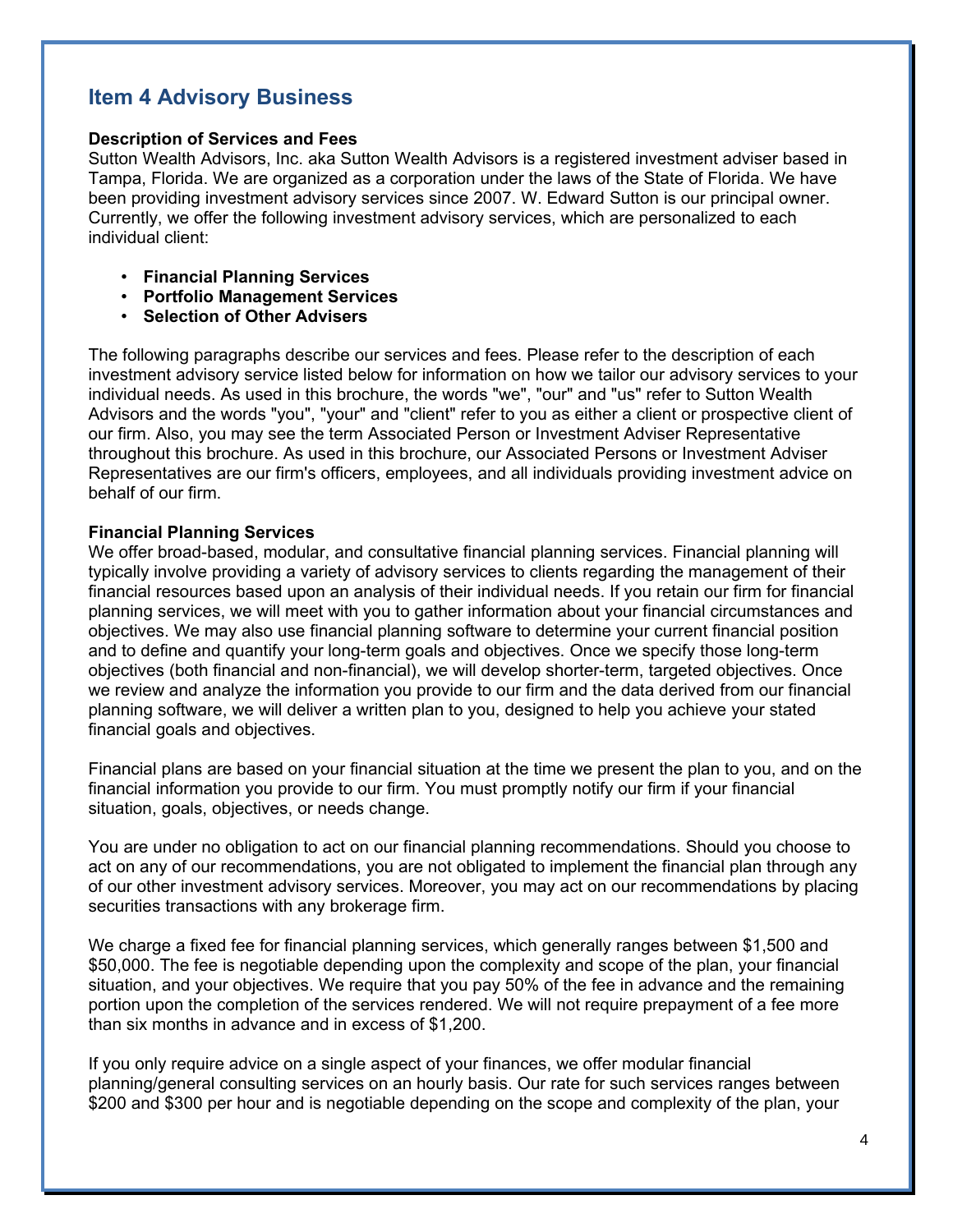financial situation, and your objectives. An estimate of the total time/cost will be determined at the start of the advisory relationship. In limited circumstances, the cost/time could potentially exceed the initial estimate. In such cases, we will notify you in advance and request that you approve the additional fee. Hourly consulting fees are due at the end of each consultation.

You may terminate the financial planning agreement within five days from the date of acceptance without penalty to you. After the five-day period, either you or the firm may terminate the financial planning agreement by providing 30-days' written notice to the other party. You will incur a pro rata charge for services rendered prior to the termination of the agreement. If you have pre-paid advisory fees that we have not yet earned, you will receive a prorated refund of those fees.

#### **Portfolio Management Services**

We offer discretionary and non-discretionary portfolio management services. Our investment advice is tailored to meet our clients' needs and investment objectives. If you retain our firm for portfolio management services, we will meet with you to determine your investment objectives, risk tolerance, and other relevant information (the "suitability information") at the beginning of our advisory relationship. We will use the suitability information we gather to develop a strategy that enables our firm to give you continuous and focused investment advice and/or to make investments on your behalf. As part of our portfolio management services, we may customize an investment portfolio for you in accordance with your risk tolerance and investing objectives. We may also invest your assets using a predefined strategy, or we may invest your assets according to one or more model portfolios developed by our firm. Once we construct an investment portfolio for you, or select a model portfolio, we will monitor your portfolio's performance on an ongoing basis, and will rebalance the portfolio as required by changes in market conditions and in your financial circumstances.

If you participate in our discretionary portfolio management services, we require you to grant our firm discretionary authority to manage your account. Discretionary authorization will allow our firm to determine the selection and amount of securities to be bought or sold, the broker or dealer to be used, and the commission rates to be paid for your account without your approval prior to each transaction. Discretionary authority is typically granted by the investment advisory agreement you sign with our firm, a power of attorney, or trading authorization forms. You may limit our discretionary authority (for example, limiting the types of securities that can be purchased for your account) by providing our firm with your restrictions and guidelines in writing. If you enter into non-discretionary arrangements with our firm, we must obtain your approval prior to executing any transactions on behalf of your account.

Our fee for portfolio management services is based on a percentage of your assets we manage and is set forth in the following fee schedule:

### **Assets Under Management Annualized Fee**

| First | \$1,000,000 | 1.25%      |
|-------|-------------|------------|
| Over  | \$1,000,000 | Negotiable |

Our annual portfolio management fee is billed and payable quarterly in advance based on the value of your account on the last day of the previous quarter. If the portfolio management agreement is executed at any time other than the first day of a calendar quarter, our fees will apply on a pro rata basis, which means that the advisory fee is payable in proportion to the number of days in the quarter for which you are a client. Our advisory fee is negotiable, depending on individual client circumstances.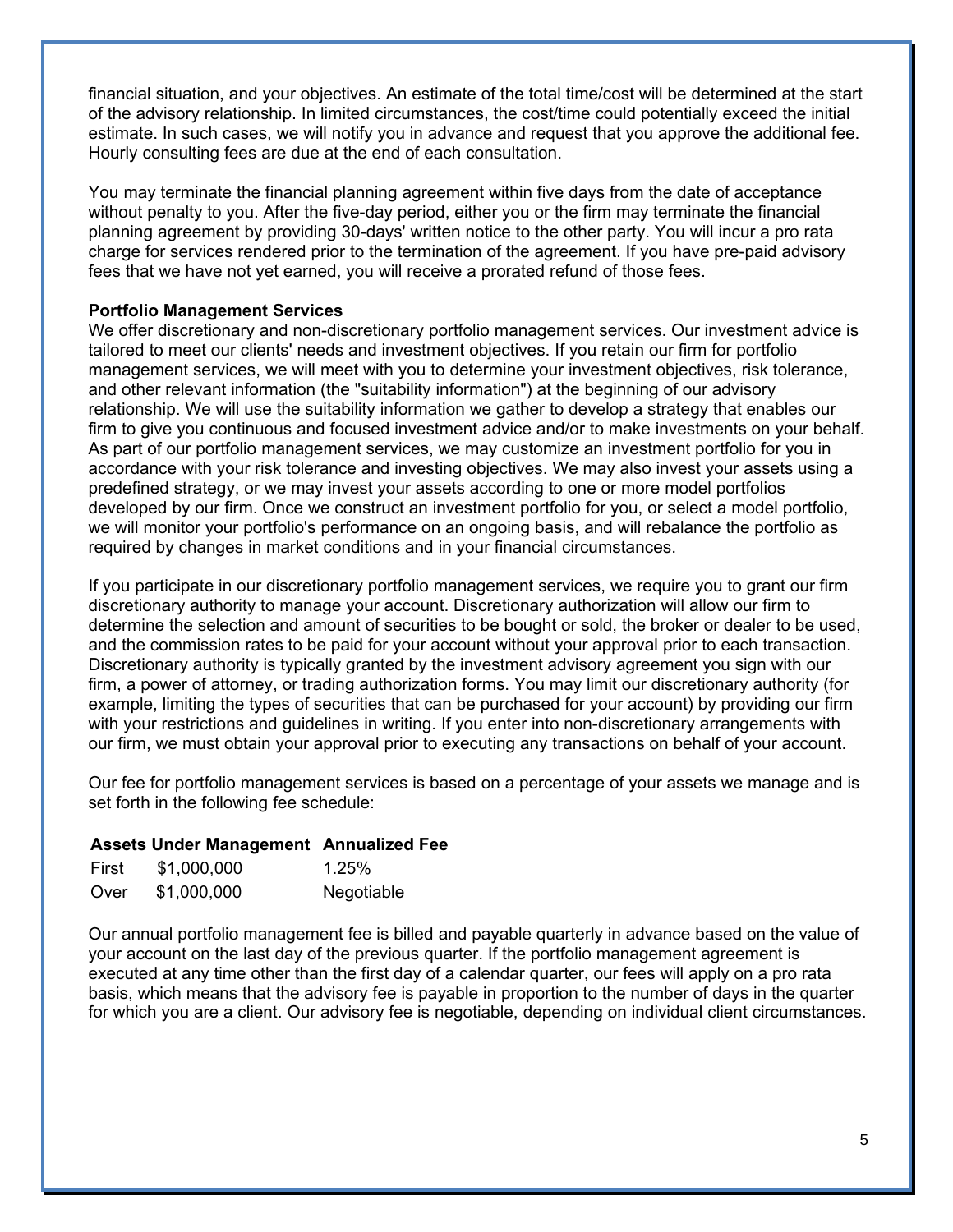At our discretion, we may combine the account values of family members living in the same household to determine the applicable advisory fee. For example, we may combine account values for you and your minor children, joint accounts with your spouse, and other types of related accounts. Combining account values may increase the asset total, which may result in your paying a reduced advisory fee based on the available breakpoints in our fee schedule stated above.

We will deduct our fee directly from your account through the qualified custodian holding your funds and securities. We will deduct our advisory fee only when you have given our firm written authorization permitting the fees to be paid directly from your account. Further, the qualified custodian will deliver an account statement to you at least quarterly. These account statements will show all disbursements from your account. You should review all statements for accuracy. We will also receive a duplicate copy of your account statements. On rare occasions, we may bill you directly for the payment of our advisory fee.

You may terminate the portfolio management agreement within five days from the date of acceptance without penalty to you. After the five-day period, either you or the firm may terminate the portfolio management agreement upon 30-days' written notice to the other party. You will incur a pro rata charge for services rendered prior to the termination of the portfolio management agreement, which means you will incur advisory fees only in proportion to the number of days in the quarter for which you are a client. If you have pre-paid advisory fees that we have not yet earned, you will receive a prorated refund of those fees.

We encourage you to reconcile our invoices with the statement(s) you receive from the qualified custodian. If you find any inconsistent information between our invoice and the statement(s) you receive from the qualified custodian please call our main office number located on the cover page of this brochure.

#### **Selection of Other Advisers**

As part of our investment advisory services, we may recommend that you use the services of a third party investment adviser ("TPA") to manage your entire, or a portion of your, investment portfolio. After gathering information about your financial situation and objectives, we will recommend that you engage a specific TPA or investment program. Factors that we take into consideration when making our recommendation(s) include, but are not limited to, the following: the TPA's performance, methods of analysis, fees, your financial needs, investment goals, risk tolerance, and investment objectives. We will periodically monitor the TPA(s)' performance to ensure its management and investment style remains aligned with your investment goals and objectives.

The TPA(s) will actively manage your portfolio and will assume discretionary investment authority over your account. We will assume discretionary authority to hire and fire TPA(s) and/or reallocate your assets to other TPA(s) where we deem such action appropriate.

Advisory fees charged by TPAs are separate and apart from our advisory fees. Assets managed by TPAs will be included in calculating our advisory fee, which is based on the fee schedule set forth in the *Portfolio Management Services* section in this brochure. Advisory fees that you pay to the TPA are established and payable in accordance with the brochure provided by each TPA to whom you are referred. These fees may or may not be negotiable. You should review the recommended TPA's brochure and take into consideration the TPA's fees along with our fees to determine the total amount of fees associated with this program.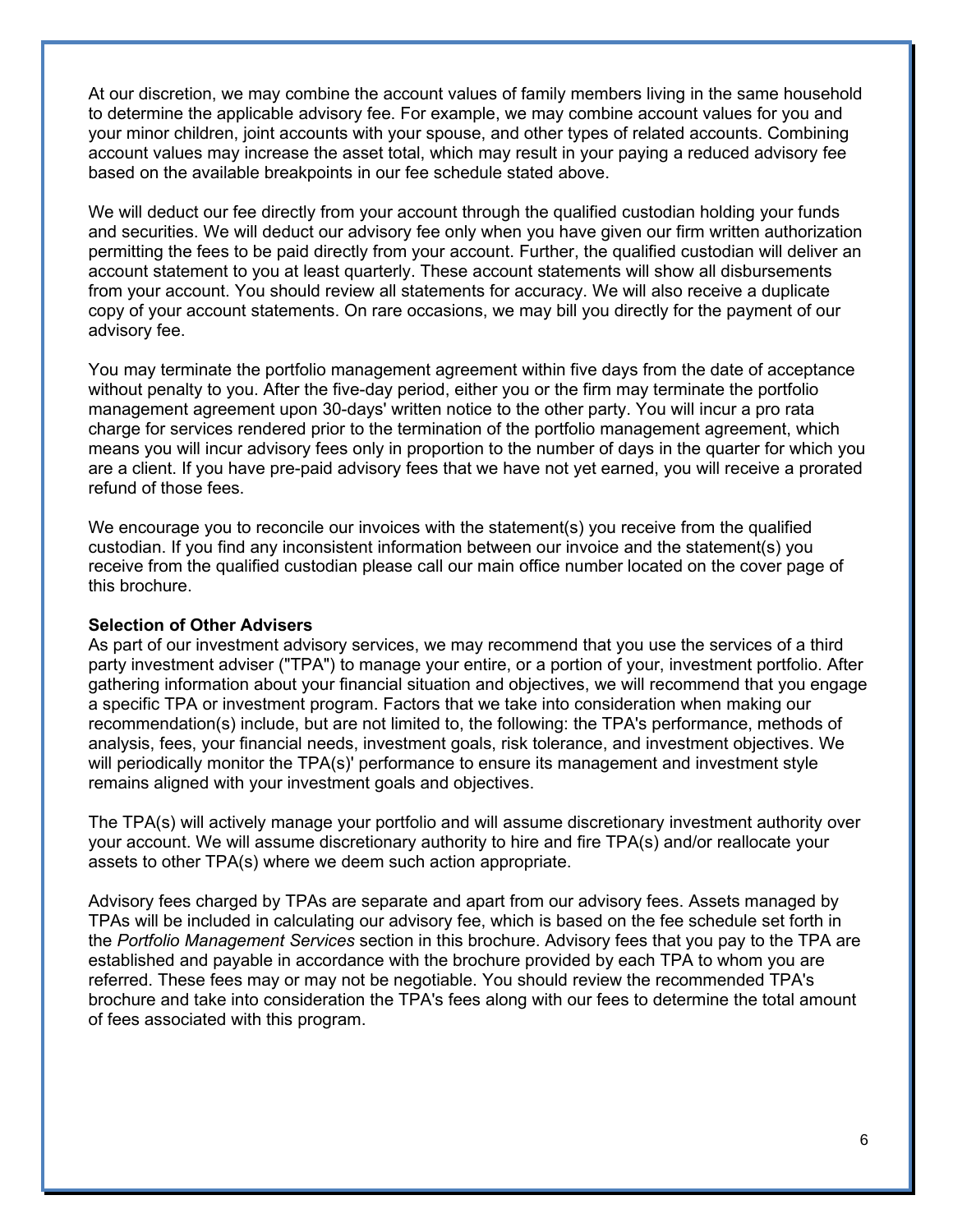You will be required to sign a tri-party agreement directly with the recommended TPAs. You may terminate your advisory relationship with the TPA according to the terms of your agreement with the TPA. You should review each TPA's brochure for specific information on how you may terminate your advisory relationship with the TPA and how you may receive a refund, if applicable. You should contact the TPA directly for questions regarding your advisory agreement with the TPA.

#### **Types of Investments**

We offer advice on equity securities/stocks, corporate debt securities/bonds, mutual funds, exchange traded funds (ETFs), municipal securities, and investment company securities. Additionally, we may advise you on any type of investment that we deem appropriate based on your stated goals and objectives. We may also provide advice on any type of investment held in your portfolio at the inception of our advisory relationship.

You may request that we refrain from investing in particular securities or certain types of securities. You must provide these restrictions to our firm in writing.

#### **IRA Rollover Recommendations**

Effective December 20, 2021 (or such later date as the US Department of Labor ("DOL") Field Assistance Bulletin 2018-02 ceases to be in effect), for purposes of complying with the DOL's Prohibited Transaction Exemption 2020-02 ("PTE 2020-02") where applicable, we are providing the following acknowledgment to you.

When we provide investment advice to you regarding your retirement plan account or individual retirement account, we are fiduciaries within the meaning of Title I of the Employee Retirement Income Security Act and/or the Internal Revenue Code, as applicable, which are laws governing retirement accounts. The way we make money creates some conflicts with your interests, so we operate under a special rule that requires us to act in your best interest and not put our interest ahead of yours. Under this special rule's provisions, we must:

- Meet a professional standard of care when making investment recommendations (give prudent advice);
- Never put our financial interests ahead of yours when making recommendations (give loyal advice);
- Avoid misleading statements about conflicts of interest, fees, and investments;
- Follow policies and procedures designed to ensure that we give advice that is in your best interest;
- Charge no more than is reasonable for our services; and
- Give you basic information about conflicts of interest.

We benefit financially from the rollover of your assets from a retirement account to an account that we manage or provide investment advice, because the assets increase our assets under management and, in turn, our advisory fees. As a fiduciary, we only recommend a rollover when we believe it is in your best interest.

#### **Assets Under Management**

As of December 31, 2021, we provide continuous management services for \$416,477,764 in client assets on a discretionary basis, and \$8,207,005 in client assets on a non-discretionary basis.

## **Item 5 Fees and Compensation**

Please refer to the "Advisory Business" section in this brochure for information on our advisory fees, fee deduction arrangements, and refund policy according to each service we offer.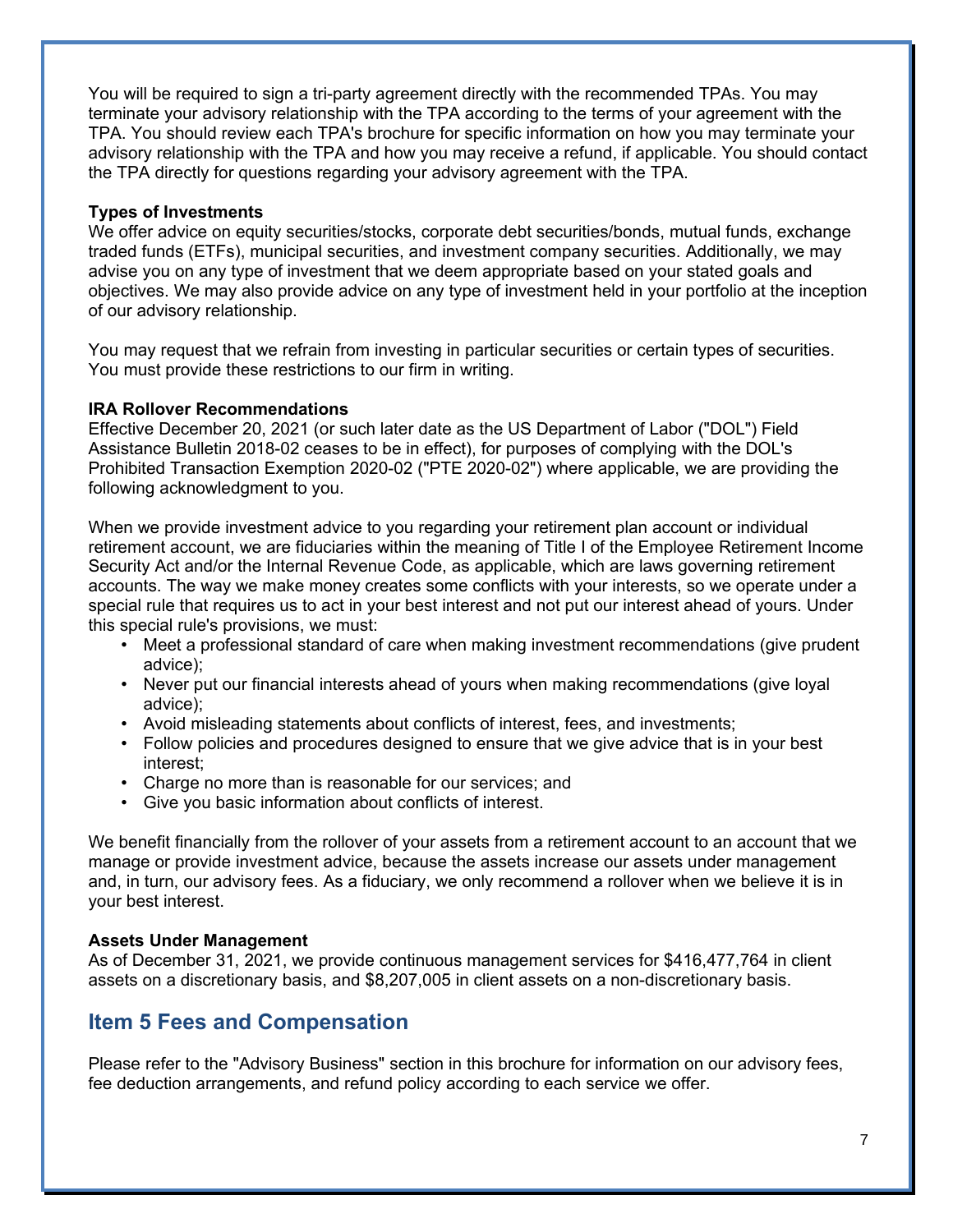#### **Additional Fees and Expenses**

As part of our investment advisory services to you, we may invest, or recommend that you invest, in mutual funds and exchange traded funds. The fees that you pay to our firm for investment advisory services are separate and distinct from the fees and expenses charged by mutual funds or exchange traded funds (described in each fund's prospectus) to their shareholders. These fees will generally include a management fee and other fund expenses. You will also incur transaction charges and/or brokerage fees when purchasing or selling securities. These charges and fees are typically imposed by the broker-dealer or custodian through whom your account transactions are executed. We do not share in any portion of the brokerage fees/transaction charges imposed by the broker-dealer or custodian. To fully understand the total cost you will incur, you should review all the fees charged by mutual funds, exchange traded funds, our firm, and others. For information on our brokerage practices, please refer to the "Brokerage Practices" section of this brochure.

#### **Margin Accounts**

While we do not recommend the use of margin as a tool for creating leverage for trading, and in fact strongly discourage such a decision, we do allow our clients to have margin agreements in order to provide them with flexibility regarding short term liquidity needs, i.e. the ability to generate withdrawals from their brokerage accounts for short term cash needs versus having to sell securities and experience transaction costs and possibly tax consequences on these sales. If a client wishes for us to use margin for purposes of investment leverage, they will have to instruct us specifically in writing that this is their intent and that they acknowledge that this involves significantly higher risks than a nonleveraged account.

To that end we may trade client accounts on margin. Each client must sign a separate margin agreement before margin is extended to that client account. Fees for advice and execution on these securities are based on the total asset value of the account, which includes the value of the securities purchased on margin. While a negative amount may show on a client's statement for the margined security as the result of a lower net market value, the amount of the fee is based on the absolute market value. This creates a conflict of interest where we have an incentive to encourage the use of margin to create a higher market value and therefore receive a higher fee. The use of margin may also result in interest charges in addition to all other fees and expenses associated with the security involved.

#### **Compensation for the Sale of Securities or Other Investment Products**

Persons providing investment advice on behalf of our firm are registered representatives with Purshe Kaplan Sterling Investments, Inc.("PKS"), an unaffiliated securities broker-dealer, and a member of the Financial Industry Regulatory Authority and the Securities Investor Protection Corporation. In their capacity as registered representatives, these persons receive compensation in connection with the purchase and sale of securities or other investment products, including asset-based sales charges, service fees or 12b-1 fees, for the sale or holding, of mutual funds. Compensation earned by these persons in their capacities as registered representatives is separate and in addition to our advisory fees. This practice presents a conflict of interest because persons providing investment advice to advisory clients on behalf of our firm who are registered representatives have an incentive to recommend investment products based on the compensation received rather than solely based on your needs.

While persons providing investment advice to advisory clients on behalf of our firm can select or recommend mutual fund investments in share classes that pay 12b-1 fees, it is our policy that these persons typically do not select or recommend share classes that pay 12b-1 fees for your advisory account. However, sometimes we will recommend share classes that pay a 12b-1 fee, but the 12b-1 fee is paid to custodian, not our firm or the person recommending the mutual fund. Thus, we will not receive a 12b-1 fee and an advisory fee on the same asset. In the event that we inadvertently receive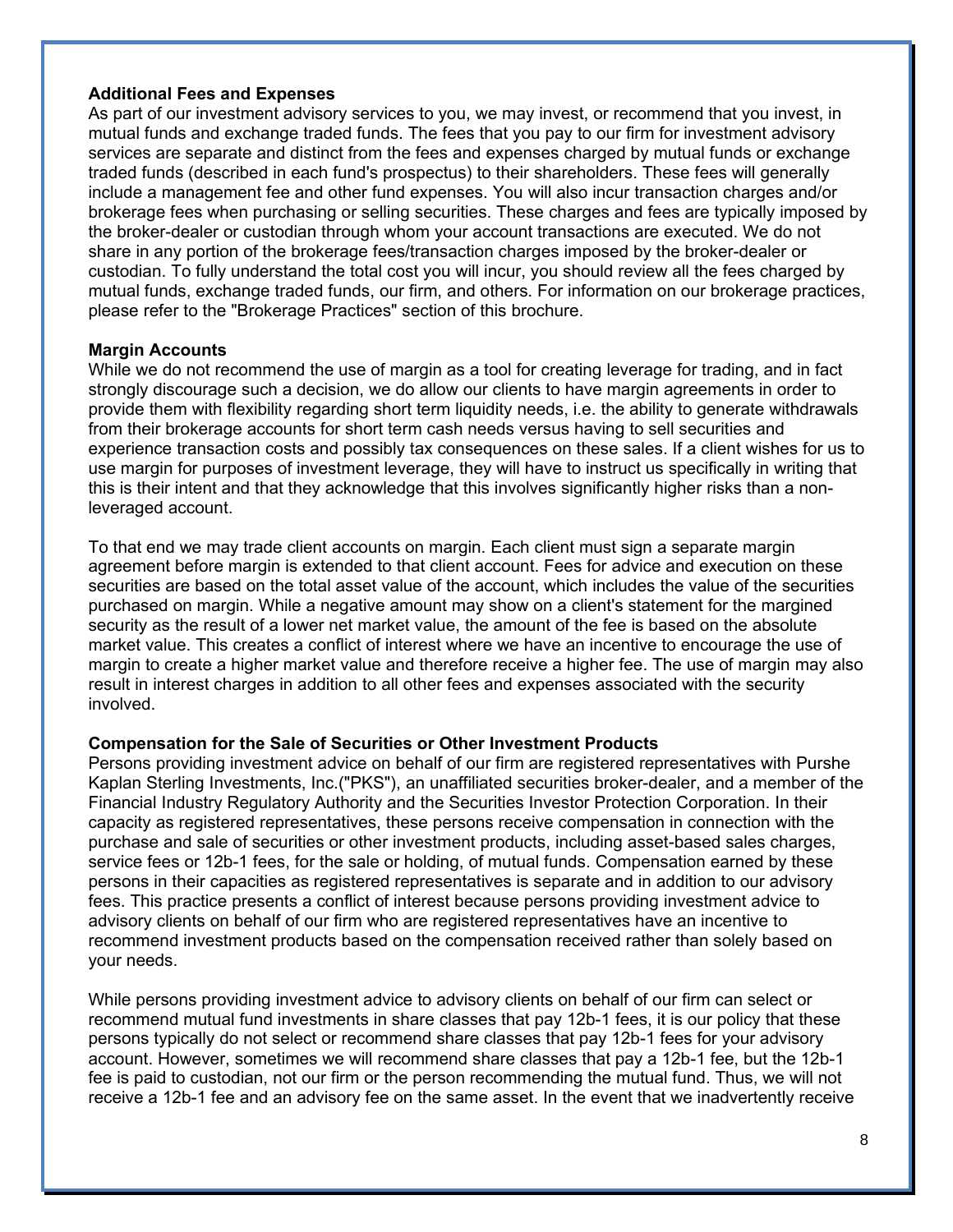a 12b-1 fee on an advisory account, we will rebate the 12b-1 fee to your advisory account. However, it is important to note that these persons, when acting in their separate capacities as registered representatives, can select or recommend, and in many instances will select or recommend, that your brokerage account purchase mutual fund investments in share classes that pay 12b-1 fees when clients are eligible to purchase share classes of the same funds that do not pay such fees and are less expensive. This presents a conflict of interest. You are under no obligation, contractually or otherwise, to purchase securities products through any person affiliated with our firm who receives compensation described above.

We may recommend that you purchase variable annuities to be included in your investment portfolio(s). Persons providing investment advice on behalf of our firm may earn commissions on the sale of the variable annuities in his or her capacity as a registered representative. If these persons earn commission on the sale of variable annuities recommended to you, we will not include the annuity accounts in the total value used for our advisory billing/fee computation. Annuities will be purchased for your account only after you receive a prospectus disclosing the terms of the annuity. You are under no obligation, contractually or otherwise, to purchase variable annuities through any person affiliated with our firm.

Persons providing investment advice on behalf of our firm are licensed as independent insurance agents. These persons will earn commission-based compensation for selling insurance products, including insurance products they sell to you. Insurance commissions earned by these persons are separate and in addition to our advisory fees. This practice presents a conflict of interest because persons providing investment advice on behalf of our firm who are insurance agents have an incentive to recommend insurance products to you for the purpose of generating commissions rather than solely based on your needs. However, you are under no obligation, contractually or otherwise, to purchase insurance products through any person affiliated with our firm.

At our discretion, we may offset our advisory fees to the extent our Associated Persons earn commissions in their separate capacities as registered representatives and/or insurance agents.

#### **IRA Rollover Considerations**

As part of our investment advisory services to you, we may recommend that you withdraw the assets from your employer's retirement plan and roll the assets over to an individual retirement account ("IRA") that we will manage on your behalf. If you elect to roll the assets to an IRA that is subject to our management, we will charge you an asset based fee as set forth in the agreement you executed with our firm. This practice presents a conflict of interest because persons providing investment advice on our behalf have an incentive to recommend a rollover to you for the purpose of generating fee based compensation rather than solely based on your needs. You are under no obligation, contractually or otherwise, to complete the rollover. Moreover, if you do complete the rollover, you are under no obligation to have the assets in an IRA managed by our firm.

Many employers permit former employees to keep their retirement assets in their company plan. Also, current employees can sometimes move assets out of their company plan before they retire or change jobs. In determining whether to complete the rollover to an IRA, and to the extent the following options are available, you should consider the costs and benefits of each.

An employee will typically have four options:

- 1. Leaving the funds in your employer's (former employer's) plan.
- 2. Moving the funds to a new employer's retirement plan.
- 3. Cashing out and taking a taxable distribution from the plan.
- 4. Rolling the funds into an IRA rollover account.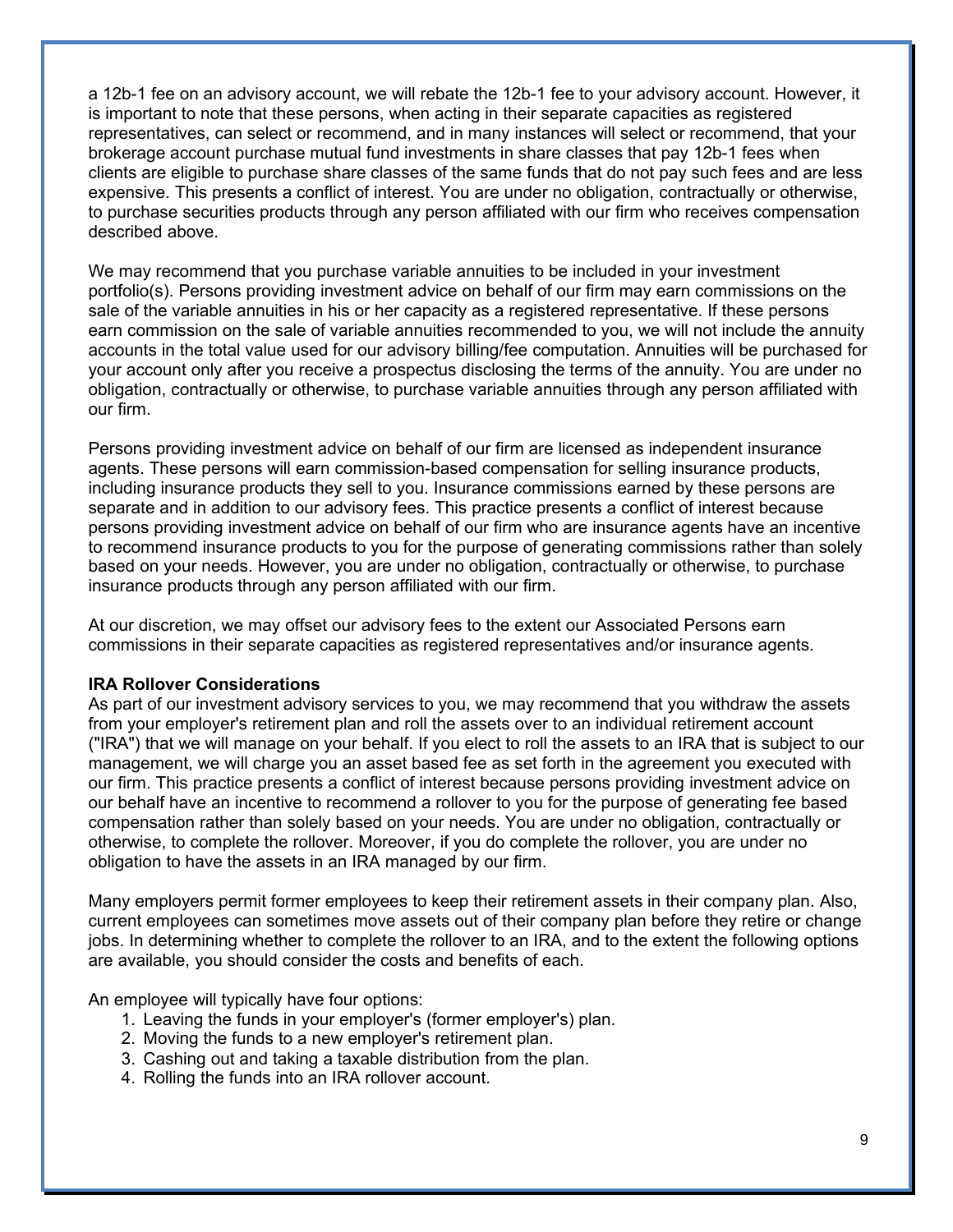Each of these options has advantages and disadvantages and before making a change we encourage you to speak with your CPA and/or tax attorney.

If you are considering rolling over your retirement funds to an IRA for us to manage here are a few points to consider before you do so:

- 1. Determine whether the investment options in your employer's retirement plan address your needs or whether you might want to consider other types of investments.
	- a. Employer retirement plans generally have a more limited investment menu than IRAs.
	- b. Employer retirement plans may have unique investment options not available to the public such as employer securities, or previously closed funds.
- 2. Your current plan may have lower fees than our fees.
	- a. If you are interested in investing only in mutual funds, you should understand the cost structure of the share classes available in your employer's retirement plan and how the costs of those share classes compare with those available in an IRA.
	- b. You should understand the various products and services you might take advantage of at an IRA provider and the potential costs of those products and services.
- 3. Our strategy may have higher risk than the option(s) provided to you in your plan.
- 4. Your current plan may also offer financial advice.
- 5. If you keep your assets titled in a 401k or retirement account, you may qualify for an exception from taking RMD's (required minimum distributions) from your employer sponsored retirement account.
- 6. Your 401k may offer more liability protection than a rollover IRA; each state may vary.
	- a. Generally, federal law protects assets in qualified plans from creditors. Since 2005, IRA assets have been generally protected from creditors in bankruptcies. However, there can be some exceptions to the general rules so you should consult with an attorney if you are concerned about protecting your retirement plan assets from creditors.
- 7. You may be able to take out a loan on your 401k, but not from an IRA.
- 8. IRA assets can be accessed any time; however, distributions are subject to ordinary income tax and may also be subject to a 10% early distribution penalty unless they qualify for an exception such as disability, higher education expenses or the purchase of a home.
- 9. If you own company stock in your plan, you may be able to liquidate those shares at a lower capital gains tax rate.
- 10.Your plan may allow you to hire us as the manager and keep the assets titled in the plan name.

It is important that you understand the differences between these types of accounts and to decide whether a rollover is best for you. Prior to proceeding, if you have questions contact your investment adviser representative, or call our main number as listed on the cover page of this brochure.

# **Item 6 Performance-Based Fees and Side-By-Side Management**

We do not accept performance-based fees or participate in side-by-side management. Side-by-side management refers to the practice of managing accounts that are charged performance-based fees while at the same time managing accounts that are not charged performance-based fees. Performance-based fees are fees that are based on a share of capital gains or capital appreciation of a client's account. Our fees are calculated as described in the "Advisory Business" section above, and are not charged on the basis of a share of capital gains upon, or capital appreciation of, the funds in your advisory account.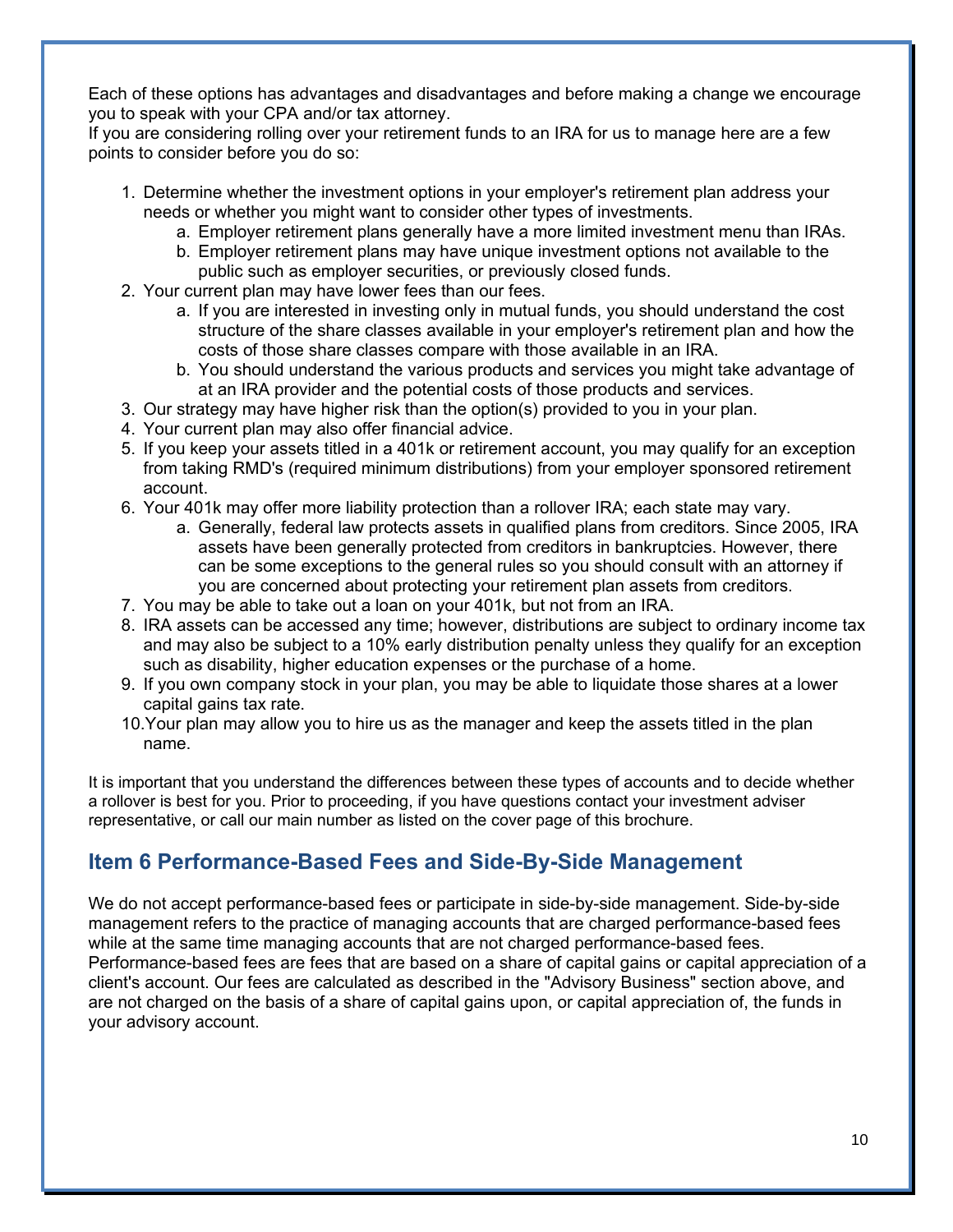# **Item 7 Types of Clients**

We offer investment advisory services to individuals, pension and profit sharing plans, trusts, estates, charitable organizations, corporations, and other business entities.

In general, we do not require a minimum dollar amount to open and maintain an advisory account; however, we have the right to terminate your account if it falls below a minimum size which, in our sole opinion, is too small to effectively manage.

# **Item 8 Methods of Analysis, Investment Strategies and Risk of Loss**

### **Our Methods of Analysis and Investment Strategies**

We may use one or more of the following methods of analysis or investment strategies when providing investment advice to you:

- Charting Analysis involves the gathering and processing of price and volume information for a particular security. This price and volume information is analyzed using mathematical equations. The resulting data is then applied to graphing charts, which is used to predict future price movements based on price patterns and trends.
- Technical Analysis involves studying past price patterns and trends in the financial markets to predict the direction of both the overall market and specific stocks. The risk of market timing based on technical analysis is that charts may not accurately predict future price movements. Current prices of securities may reflect all information known about the security and day to day changes in market prices of securities may follow random patterns and may not be predictable with any reliable degree of accuracy.
- Fundamental Analysis involves analyzing individual companies and their industry groups, such as a company's financial statements, details regarding the company's product line, the experience and expertise of the company's management, and the outlook for the company's industry. The resulting data is used to measure the true value of the company's stock compared to the current market value. The risk of fundamental analysis is that information obtained may be incorrect and the analysis may not provide an accurate estimate of earnings, which may be the basis for a stock's value. If securities prices adjust rapidly to new information, utilizing fundamental analysis may not result in favorable performance.
- Cyclical Analysis a type of technical analysis that involves evaluating recurring price patterns and trends. Economic/business cycles may not be predictable and may have many fluctuations between long term expansions and contractions. The lengths of economic cycles may be difficult to predict with accuracy and therefore the risk of cyclical analysis is the difficulty in predicting economic trends and consequently the changing value of securities that would be affected by these changing trends.
- Modern Portfolio Theory (MPT) a theory of investment which attempts to maximize portfolio expected return for a given amount of portfolio risk, or equivalently minimize risk for a given level of expected return, by carefully diversifying the proportions of various assets. Market risk is that part of a security's risk that is common to all securities of the same general class (stocks and bonds) and thus cannot be eliminated by diversification.
- Long Term Purchases securities purchased with the expectation that the value of those securities will grow over a relatively long period of time, generally greater than one year.
- Short Term Purchases securities purchased with the expectation that they will be sold within a relatively short period of time, generally less than one year, to take advantage of the securities' short-term price fluctuations.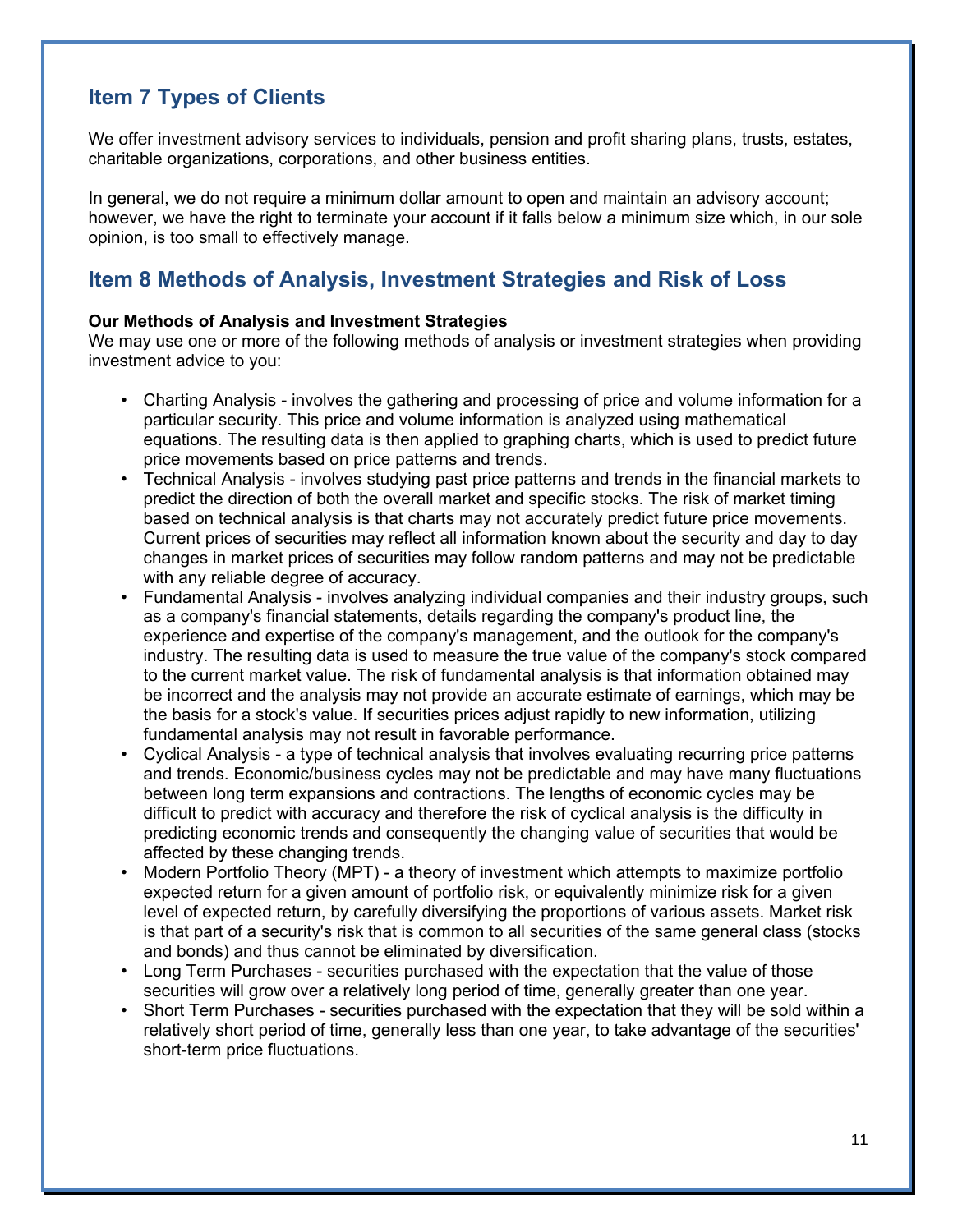- Short Sales securities transaction in which an investor sells securities he or she borrowed in anticipation of a price decline. The investor is then required to return an equal number of shares at some point in the future. A short seller will profit if the stock goes down in price, but if the price of the shares increase, the potential losses are unlimited.
- Margin Transactions a securities transaction in which an investor borrows money to purchase a security, in which case the security serves as collateral on the loan. If the value of the shares drops sufficiently, the investor will be required to either deposit more cash into the account or sell a portion of the stock in order to maintain the margin requirements of the account. This is known as a "margin call." An investor's overall risk includes the amount of money invested plus the amount that was loaned to them.
- Option Writing a securities transaction that involves selling an option. An option is the right, but not the obligation, to buy or sell a particular security at a specified price before the expiration date of the option. When an investor sells an option, he or she must deliver to the buyer a specified number of shares if the buyer exercises the option. The seller pays the buyer a premium (the market price of the option at a particular time) in exchange for writing the option. Options are complex investments and can be very risky, especially if the investor does not own the underlying stock. In certain situations, an investor's risk can be unlimited.

We may use short-term trading (in general, selling securities within 30 days of purchasing the same securities) as an investment strategy when managing your account(s) when we determine that it is suitable given your stated investment objectives and tolerance for risk. This may include buying and selling securities frequently in an effort to capture significant market gains and avoid significant losses during a volatile market. However, frequent trading can negatively affect investment performance, particularly through increased brokerage and other transactional costs and taxes.

Our investment strategies and advice may vary depending upon each client's specific financial situation. As such, we determine investments and allocations based upon your predefined objectives, risk tolerance, time horizon, financial horizon, financial information, liquidity needs, and other various suitability factors. Your restrictions and guidelines may affect the composition of your portfolio.

If we select a third party advisor (TPA) for you, we will not perform quantitative or qualitative analysis of individual securities. Instead, we will advise you on how to allocate your assets among various classes of securities through TPAs. We primarily rely on investment model portfolios and strategies developed by the TPAs and their portfolio managers. We may replace a TPA if there is a significant deviation in characteristics or performance from the stated strategy and/or benchmark.

Moreover, as a result of revised IRS regulations, custodians and broker-dealers will begin reporting the cost basis of equities acquired in client accounts on or after January 1, 2011. Your custodian will default to the FIFO (First-In First-Out) accounting method for calculating the cost basis of your investments. You are responsible for contacting your tax advisor to determine if this accounting method is the right choice for you. If your tax advisor believes another accounting method is more advantageous, please provide written notice to our firm immediately and we will alert your account custodian of your individually selected accounting method. Please note that decisions about cost basis accounting methods will need to be made before trades settle, as the cost basis method cannot be changed after settlement.

### **Risk of Loss**

Investing in securities involves risk of loss that you should be prepared to bear. We do not represent or guarantee that our services or methods of analysis can or will predict future results, successfully identify market tops or bottoms, or insulate clients from losses due to market corrections or declines. We cannot offer any guarantees or promises that your financial goals and objectives will be met. Past performance is in no way an indication of future performance.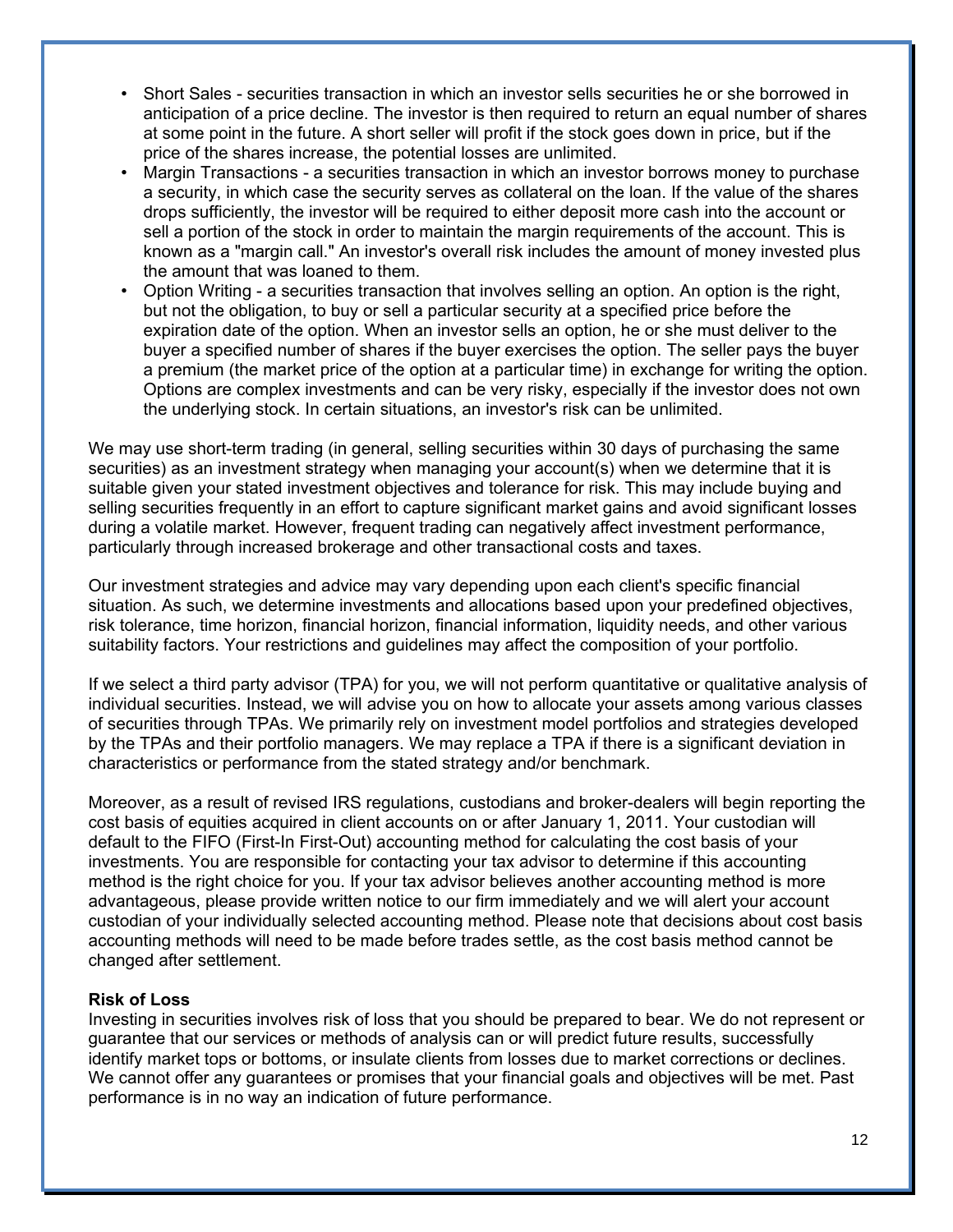#### **Recommendation of Particular Types of Securities**

As disclosed under the "Advisory Business" section in this Brochure, we offer advice on all types of securities; however, we primarily recommend mutual funds (including no-load and load-waived funds), exchange traded funds, stocks and bonds, and municipal securities. Since each client has different needs and different tolerance for risk, we may recommend other types of investments as appropriate for you. Each type of security has its own unique set of risks associated with it and it would not be possible to list here all of the specific risks of every type of investment. Even within the same type of investment, risks can vary widely. However, in very general terms, the higher the anticipated return of an investment, the higher the risk of loss associated with it.

**Mutal Funds and ETFs:** Mutual funds and exchange traded funds (ETFs) are professionally managed collective investment systems that pool money from many investors and invest in stocks, bonds, shortterm money market instruments, other mutual funds, other securities or any combination thereof. The fund will have a manager that trades the fund's investments in accordance with the fund's investment objective. While mutual funds and ETFs generally provide diversification, risks can be significantly increased if the fund is concentrated in a particular sector of the market, primarily invests in small cap or speculative companies, uses leverage (i.e., borrows money) to a significant degree, or concentrates in a particular type of security (i.e., equities) rather than balancing the fund with different types of securities. Exchange traded funds differ from mutual funds since they can be bought and sold throughout the day like stock and their price can fluctuate throughout the day. The returns on mutual funds and ETFs can be reduced by the costs to manage the funds. Also, while some mutual funds are "no load" and charge no fee to buy into, or sell out of, other types of mutual funds do charge such fees which can also reduce returns. Mutual funds can also be "closed end" or "open end". So-called "open end" mutual funds continue to allow in new investors indefinitely which can dilute other investors' interests.

**Bonds:** Corporate debt securities (or "bonds") are typically safer investments than equity securities, but their risk can also vary widely based on: the financial health of the issuer; the risk that the issuer might default; when the bond is set to mature; and, whether or not the bond can be "called" prior to maturity. When a bond is called, it may not be possible to replace it with a bond of equal character paying the same rate of return.

**Stocks:** There are numerous ways of measuring the risk of equity securities (also known simply as "equities" or "stock"). In very broad terms, the value of a stock depends on the financial health of the company issuing it. However, stock prices can be affected by many other factors including, but not limited to the class of stock (for example, preferred or common); the health of the market sector of the issuing company; and, the overall health of the economy. In general, larger, better established companies ("large cap") tend to be safer than smaller start-up companies ("small cap") are but the mere size of an issuer is not, by itself, an indicator of the safety of the investment.

**Municipal Securities:** Municipal securities, while generally thought of as safe, can have significant risks associated with them including, but not limited to: the credit worthiness of the governmental entity that issues the bond; the stability of the revenue stream that is used to pay the interest to the bondholders; when the bond is due to mature; and, whether or not the bond can be "called" prior to maturity. When a bond is called, it may not be possible to replace it with a bond of equal character paying the same amount of interest or yield to maturity.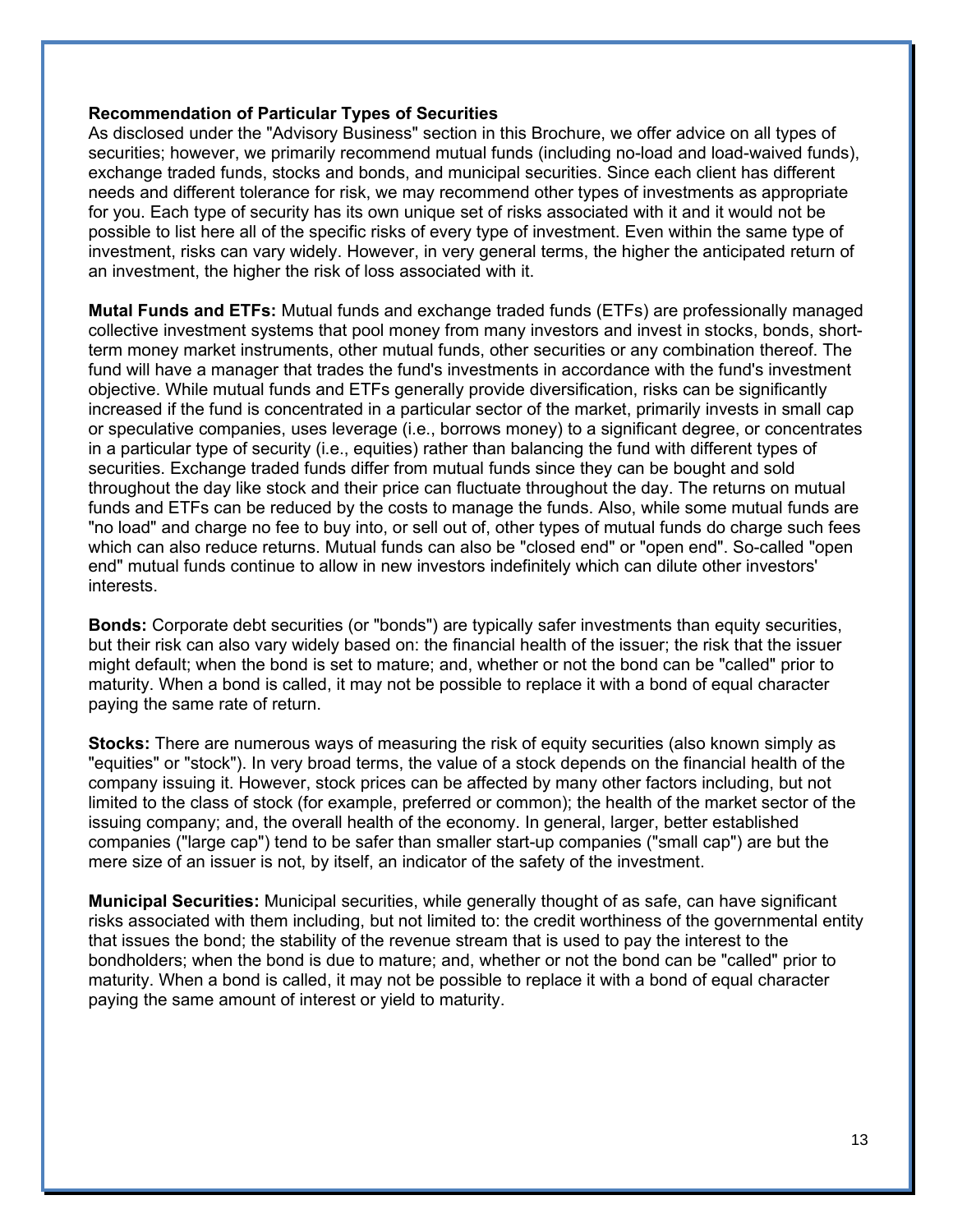## **Item 9 Disciplinary Information**

We are required to disclose the facts of any legal or disciplinary events that are material to a client's evaluation of our advisory business or the integrity of our management. We do not have any required disclosures under this item.

## **Item 10 Other Financial Industry Activities and Affiliations**

#### **Registrations with Broker-Dealer**

Persons providing investment advice on behalf of our firm are registered representatives with Purshe Kaplan Sterling Investments, Inc.("PKS"), an unaffiliated securities broker-dealer, and a member of the Financial Industry Regulatory Authority and the Securities Investor Protection Corporation. Please see the "Fees and Compensation" section in this brochure for more information on the compensation received by registered representatives of PKS who are affiliated with our firm.

#### **Arrangements with Affiliated Persons or Entities**

Persons providing investment advice on behalf of our firm are licensed as insurance agents. These persons will earn commission-based compensation for selling insurance products, including insurance products they sell to you. Insurance commissions earned by these persons are separate from our advisory fees. Please see the "Fees and Compensation" section in this brochure for more information on the compensation received by insurance agents who are affiliated with our firm.

#### **Recommendation of Other Advisers**

We may recommend that you use a third party adviser ("TPA") based on your needs and suitability. We will receive compensation from the TPA for recommending that you use their services. These compensation arrangements present a conflict of interest because we have a financial incentive to recommend the services of the third party adviser. You are not obligated, contractually or otherwise, to use the services of any TPA we recommend.

## **Item 11 Code of Ethics, Participation or Interest in Client Transactions and Personal Trading**

### **Description of Our Code of Ethics**

We strive to comply with applicable laws and regulations governing our practices. Therefore, our Code of Ethics includes guidelines for professional standards of conduct for our Associated Persons. Our goal is to protect your interests at all times and to demonstrate our commitment to our fiduciary duties of honesty, good faith, and fair dealing with you. All of our Associated Persons are expected to adhere strictly to these guidelines. Our Code of Ethics also requires that certain persons associated with our firm submit reports of their personal account holdings and transactions to a qualified representative of our firm who will review these reports on a periodic basis. Persons associated with our firm are also required to report any violations of our Code of Ethics. Additionally, we maintain and enforce written policies reasonably designed to prevent the misuse or dissemination of material, non-public information about you or your account holdings by persons associated with our firm.

Clients or prospective clients may obtain a copy of our Code of Ethics by contacting us at the telephone number on the cover page of this brochure.

#### **Participation or Interest in Client Transactions**

Neither our firm nor any of our Associated Persons has any material financial interest in client transactions beyond the provision of investment advisory services as disclosed in this brochure.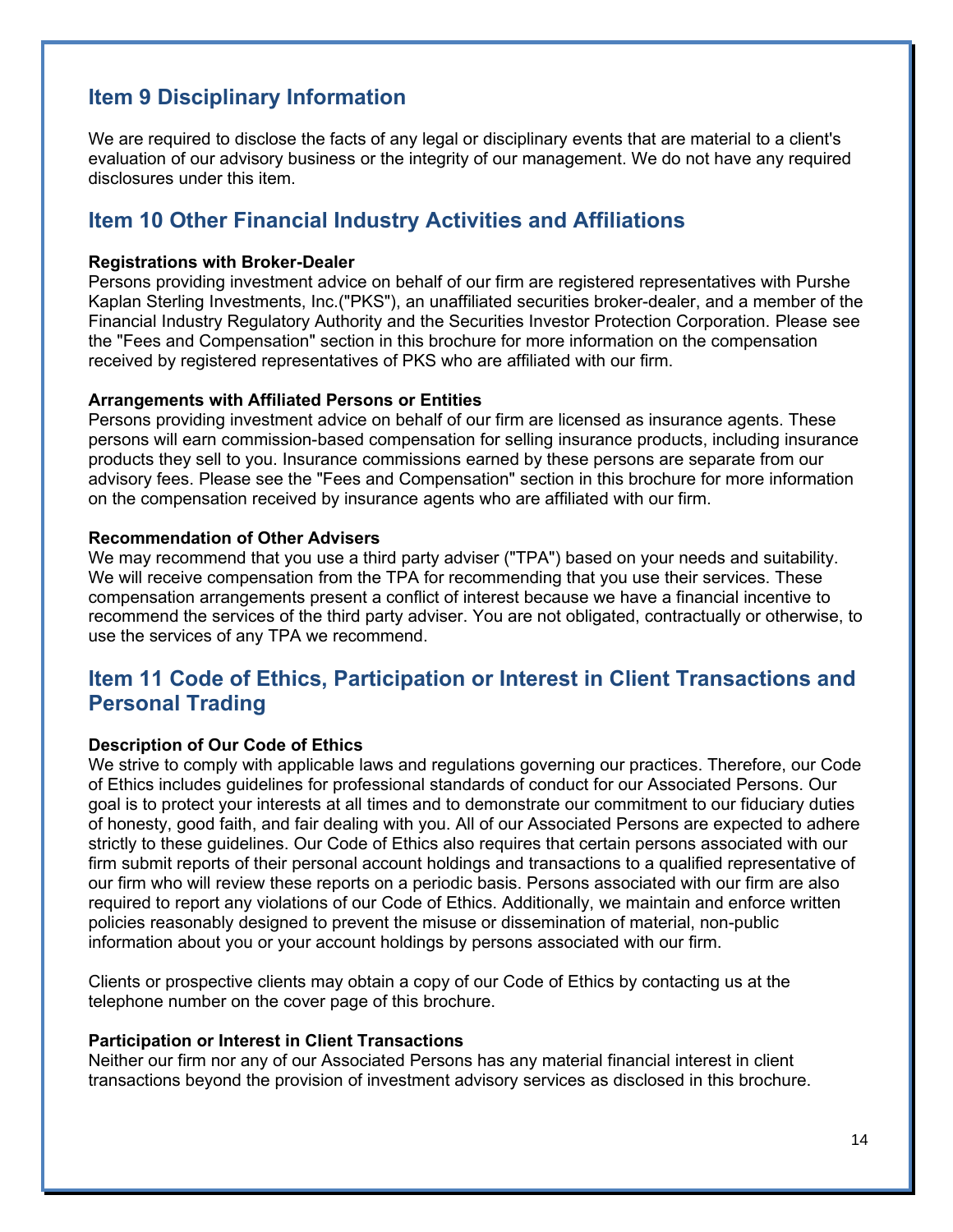### **Personal Trading Practices**

Our firm or persons associated with our firm may buy or sell the same securities that we recommend to you or securities in which you are already invested. A conflict of interest exists in such cases because we have the ability to trade ahead of you and potentially receive more favorable prices than you will receive. To mitigate this conflict of interest, it is our policy that neither our firm nor persons associated with our firm shall have priority over your account in the purchase or sale of securities.

### **Item 12 Brokerage Practices**

We maintain relationships with several broker-dealers, including, but not limited to, National Financial Services LLC ("National") and/or Schwab Institutional division of Charles Schwab & Co., Inc. ("Schwab Institutional"). While you are free to choose any broker-dealer or other service provider, we recommend that you establish an account with a brokerage firm with which we have an existing relationship. Such relationships may include benefits provided to our firm, including but not limited to, research, market information, and administrative services that help our firm manage your account(s). We believe that recommended broker-dealers provide quality execution services for our clients at competitive prices. Price is not the sole factor we consider in evaluating best execution. We also consider the quality of the brokerage services provided by recommended broker-dealers, including the value of research provided, the firm's reputation, execution capabilities, commission rates, and responsiveness to our clients and our firm. In recognition of the value of research services and additional brokerage products and services recommended broker-dealers provide, you may pay higher commissions and/or trading costs than those that may be available elsewhere.

#### **Research and Other Benefits**

In selecting or recommending a broker-dealer, we will consider the value of research and additional brokerage products and services a broker-dealer has provided or will provide to our clients and our firm. Receipt of these additional brokerage products and services are not considered to have been paid for with "soft dollars." Because such services could be considered to provide a benefit to our firm, we may have a conflict of interest in directing your brokerage business. We could receive benefits by selecting a particular broker-dealer to execute your transactions, and the transaction compensation charged by that broker-dealer might not be the lowest compensation we might otherwise be able to negotiate.

Our firm participates in Schwab's Institutional program. Schwab Institutional provides us with access to its institutional trading and operations services, which are typically not available to Schwab retail investors. These services generally are available to independent investment advisers at no charge to them so long as a total of at least \$10 million of the adviser's clients account assets are maintained at Schwab Institutional. Schwab Institutional services may include research, brokerage, custody, access to mutual funds and other investments that are otherwise available only to institutional investors or would require significantly higher minimum initial investments. Schwab Institutional also makes available to us other products and services that benefit our firm but may not benefit our clients' accounts. These include software and other technology that provide access to our client account data (such as trade confirmations and account statements), facilitate trade execution, provide research, pricing information and other market data, facilitate payment of our firm's advisory fees from our clients' accounts, and assist with back-office support, recordkeeping and client reporting. The availability to our firm of the foregoing products and services is not contingent upon us committing to Schwab Institutional any specific amount of business, either through assets in custody or trading.

#### **Brokerage for Client Referrals**

We do not receive client referrals from broker-dealers in exchange for cash or other compensation, such as brokerage services or research.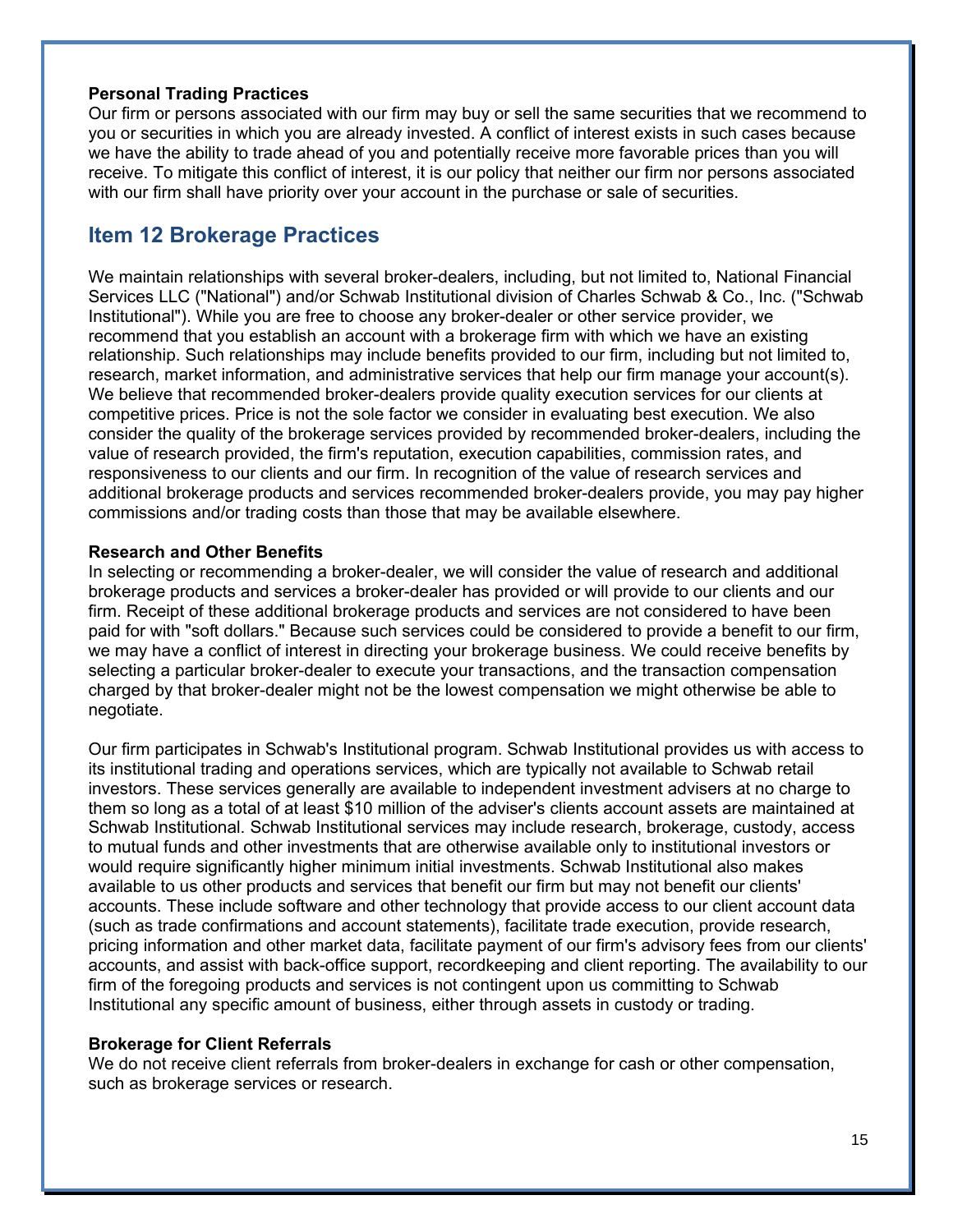#### **Directed Brokerage**

Persons providing investment advice on behalf of our firm who are registered representatives of Purshe Kaplan Sterling Investments, Inc. ("PKS")\* will recommend PKS to you for brokerage services. These individuals are subject to applicable rules that restrict them from conducting securities transactions away from PKS unless PKS provides the representative with written authorization to do so. Therefore, these individuals are generally limited to conducting securities transactions through PKS. It may be the case that PKS charges higher transactions costs and/or custodial fees than another broker charges for the same types of services. If transactions are executed though PKS, these individuals (in their separate capacities as registered representatives of PKS) may earn commissionbased compensation as result of placing the recommended securities transactions through PKS. This practice presents a conflict of interest because these registered representatives have an incentive to effect securities transactions for the purpose of generating commissions rather than solely based on your needs. You may utilize the broker-dealer of your choice and have no obligation to purchase or sell securities through such broker as, we recommend. However, if you do not use PKS, we may not be able to accept your account. Please see the "Fees and Compensation" section in this brochure for more information on the compensation received by registered representatives who are affiliated with our firm.

Some clients may instruct our firm to use one or more particular brokers for the transactions in their accounts. If you choose to direct our firm to use a particular broker, you should understand that this might prevent our firm from aggregating trades with other client accounts or from effectively negotiating brokerage commissions on your behalf. This practice may also prevent our firm from obtaining favorable net price and execution. Thus, when directing brokerage business, you should consider whether the commission expenses, execution, clearance, and settlement capabilities that you will obtain through your broker are adequately favorable in comparison to those that we would otherwise obtain for you.

#### **\*Securities transactions for PKS brokerage clients are carried through National Financial Services LLC, member NYSE/SIPC, a Fidelity Investments company, unaffiliated securities broker/dealer.**

### **Aggregated Trades**

We combine multiple orders for shares of the same securities purchased for discretionary advisory accounts we manage (this practice is commonly referred to as "aggregated trading"). We will then distribute a portion of the shares to participating accounts in a fair and equitable manner. Generally, participating accounts will pay a fixed transaction cost regardless of the number of shares transacted. In certain cases, each participating account pays an average price per share for all transactions and pays a proportionate share of all transaction costs on any given day. In the event an order is only partially filled, the shares will be allocated to participating accounts in a fair and equitable manner, typically in proportion to the size of each client's order. Accounts owned by our firm or persons associated with our firm may participate in aggregated trading with your accounts; however, they will not be given preferential treatment.

We do not aggregate trades for non-discretionary accounts. Accordingly, non-discretionary accounts may pay different costs than discretionary accounts pay. If you enter into non-discretionary arrangements with our firm, we may not be able to buy and sell the same quantities of securities for you and you may pay higher commissions, fees, and/or transaction costs than clients who enter into discretionary arrangements with our firm.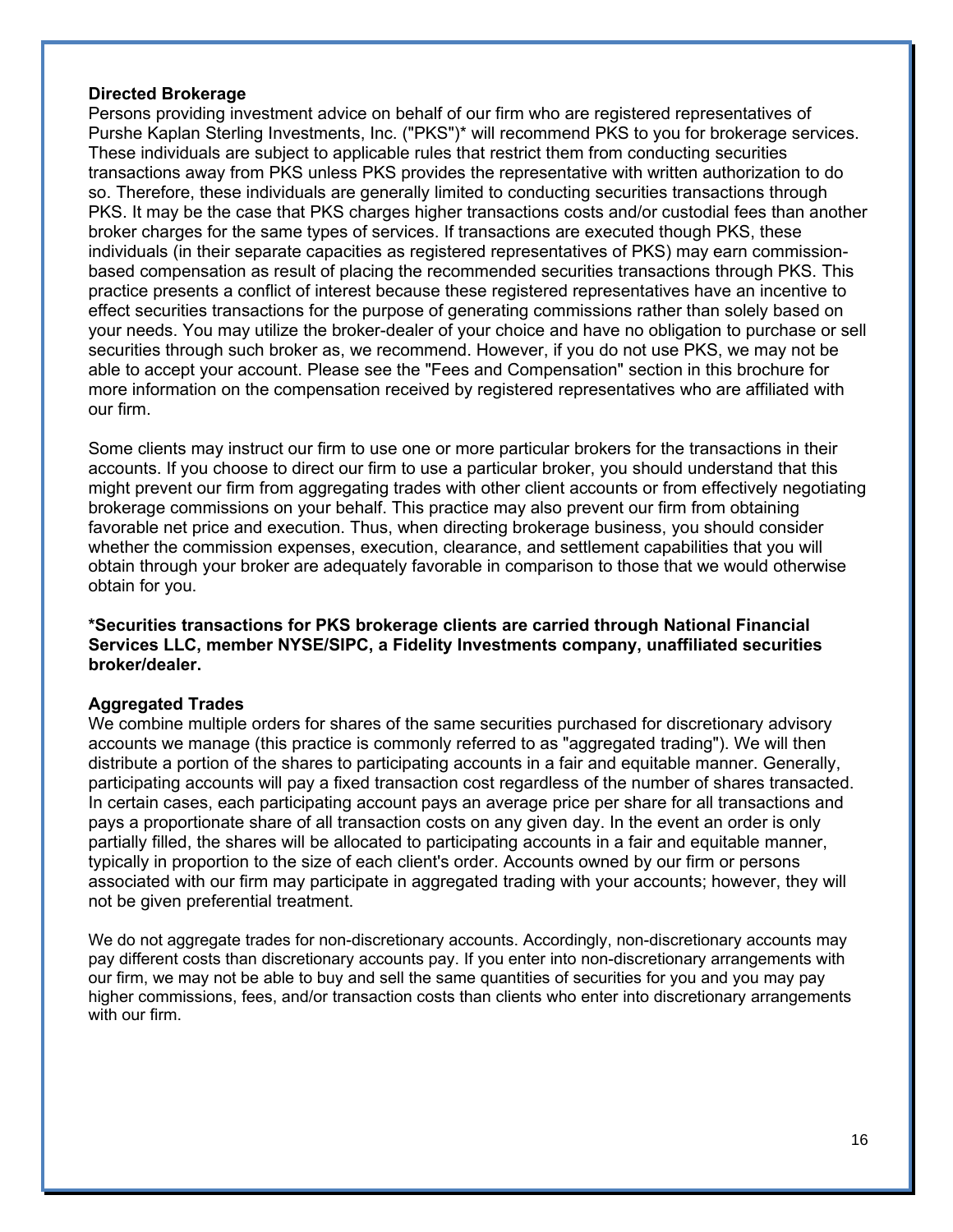## **Item 13 Review of Accounts**

W. Edward Sutton, President and Chief Compliance Officer, or other authorized employees of the firm, will oversee client portfolios and review them periodically, at least semi-annually. In addition account reviews with clients, whether in person, telephone or videoconference, will be requested at least annually. These reviews are an important component of insuring that client portfolios are being managed in a manner consistent with the client's investment time horizon, risk tolerance and investment return expectations. Additional reviews may be requested and performed based on other variables including:

- contributions and withdrawals,
- year-end tax planning,
- market moving events,
- security specific events, and/or,
- changes in your risk/return objectives.

We will provide you with additional or regular written reports in conjunction with account reviews. Reports we provide to you will contain your aggregate portfolio performance and performance of your individual securities holdings. We also include performance of various market indices for the time period in order to give you some benchmark for comparison of your portfolio versus the market in general. In addition, you will receive trade confirmation, monthly or quarterly statements, and year-end tax statements from your account custodian(s).

If you are a financial planning client, your assigned Investment Adviser Representative will review your financial plan periodically upon your request to ensure that the planning advice and/or asset allocation recommendations made to you are consistent with your current investment needs and objectives. Written updates to the financial plan will not be provided in conjunction with the review, unless specifically requested. Such reviews and updates will be subject to our then current hourly rate. We will not provide regular written reports to you for financial planning and consulting services. However, if you choose to implement our recommendations, you will receive trade confirmation, monthly or quarterly statements, and year-end tax statements from the account custodian(s) you selected.

## **Item 14 Client Referrals and Other Compensation**

### **Charles Schwab & Co., Inc - Institutional**

In addition, we receive an economic benefit from Schwab in the form of the support products and services it makes available to us and other independent investment advisors whose clients maintain their accounts at Schwab. These products and services, how they benefit us, and the related conflicts of interest are described above (see *Item 12 - Brokerage Practices*). The availability to us of Schwab's products and services is not based on us giving particular investment advice, such as buying particular securities for our clients.

As disclosed under the "Fees and Compensation" section in this brochure, persons providing investment advice on behalf of our firm are registered representatives with Purshe Kaplan Sterling Investments, Inc.("PKS"), a unaffiliated securities broker-dealer, member of the Financial Industry Regulatory Authority and the Securities Investor Protection Corporation. They may also be independently licensed as insurance agents. For information on the conflicts of interest this presents, and how we address these conflicts, please refer to the "Fees and Compensation" section.

We may directly compensate non-employee (outside) consultants, individuals, and/or entities (Solicitors) for client referrals. In order to receive a cash referral fee from our firm, Solicitors must comply with the requirements of the jurisdictions in which they operate. If you were referred to our firm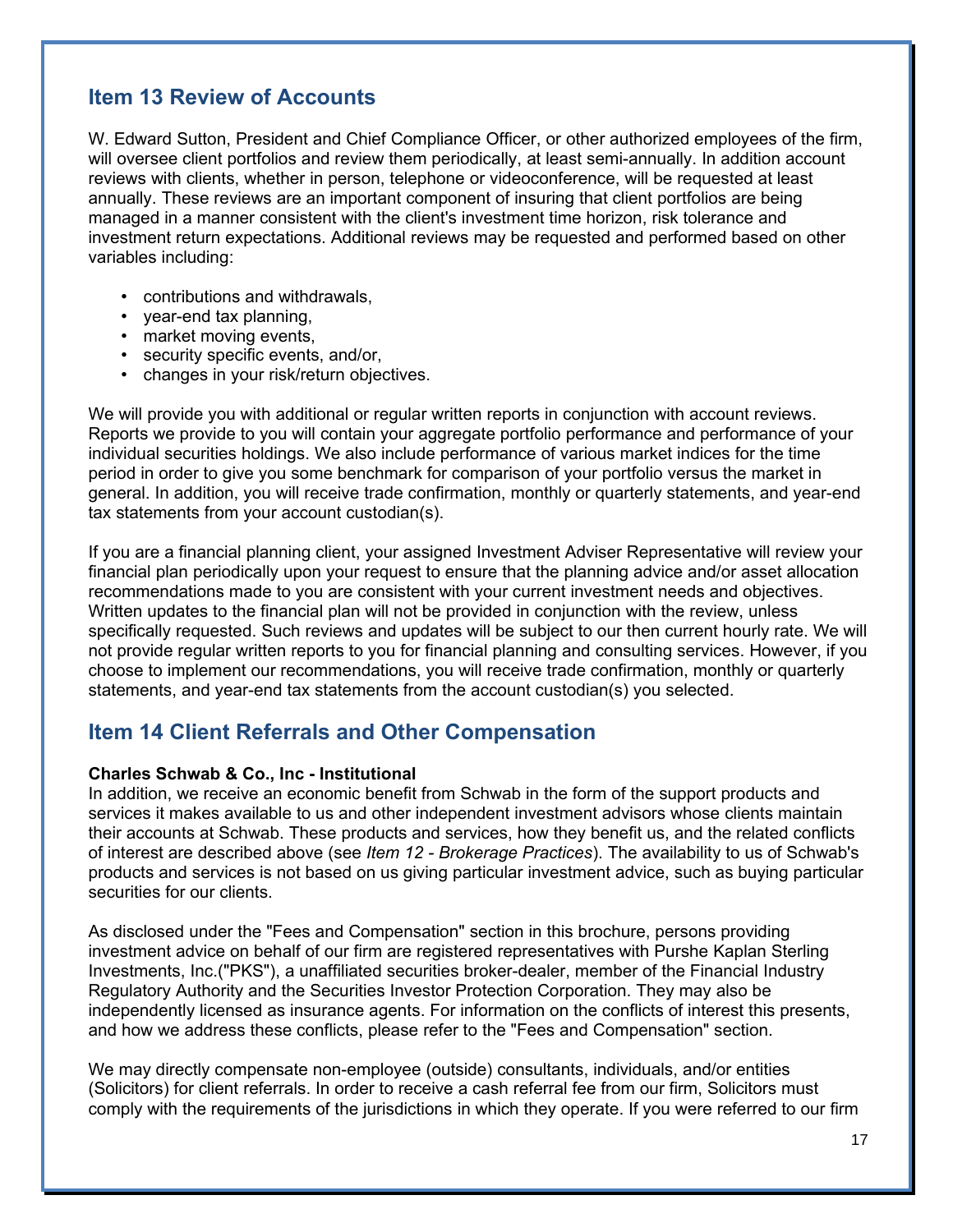by a Solicitor, you should have received a copy of this brochure along with the Solicitor's disclosure statement at the time of the referral. If you become a client, the Solicitor that referred you to our firm will receive a percentage of the advisory fee you pay our firm for as long as you are a client with our firm, or until such time as our agreement with the Solicitor expires or a one-time, flat referral fee upon your signing an advisory agreement with our firm. You will not pay additional fees because of this referral arrangement. Referral fees paid to a Solicitor are contingent upon your entering into an advisory agreement with our firm. Therefore, a Solicitor has a financial incentive to recommend our firm to you for advisory services. This creates a conflict of interest; however, you are not obligated to retain our firm for advisory services. Comparable services and/or lower fees may be available through other firms.

Solicitors that refer business to more than one investment adviser may have a financial incentive to recommend advisers with more favorable compensation arrangements. We recommend that you ask Solicitors to disclose to you whether multiple referral relationships exist and whether comparable services may be available from other advisers for lower fees and/or where the Solicitor's compensation is less favorable.

## **Item 15 Custody**

Your independent custodian will directly debit your account(s) for the payment of our advisory fees. This ability to deduct our advisory fees from your accounts causes our firm to exercise limited custody over your funds or securities. We do not have physical custody of any of your funds and/or securities. Your funds and securities will be held with a bank, broker-dealer, or other independent, qualified custodian. You will receive account statements from the independent, qualified custodian(s) holding your funds and securities at least quarterly. The account statements from your custodian(s) will indicate the amount of our advisory fees deducted from your account(s) each billing period. You should carefully review account statements for accuracy.

You should compare our statements with the statements from your account custodian(s) to reconcile the information reflected on each statement. If you have a question regarding your account statement, or if you did not receive a statement from your custodian, please contact us directly at the telephone number on the cover page of this brochure.

Associated Persons of our firm may serve as trustees to certain accounts for which we also provide investment advisory services. In all cases, the Associated Person has been appointed trustee as a result of a family or personal relationship with the trust grantor and/or beneficiary and not as a result of employment with our firm. Therefore, we are not deemed to have custody over the advisory accounts for which our Associated Persons serve as trustee.

## **Item 16 Investment Discretion**

Before we can buy or sell securities on your behalf, you must first sign our discretionary management agreement and/or trading authorization forms.

You may grant our firm discretion over the selection and amount of securities to be bought or sold, the broker or dealer to be used, and the commission rates to be paid for your account without obtaining your consent or approval prior to each transaction. You may specify investment objectives, guidelines, and/or impose certain conditions or investment parameters for your account(s). For example, you may specify that the investment in any particular stock or industry should not exceed specified percentages of the value of the portfolio and/or restrictions or prohibitions of transactions in the securities of a specific industry or security. Please refer to the "Advisory Business" section in this brochure for more information on our discretionary management services.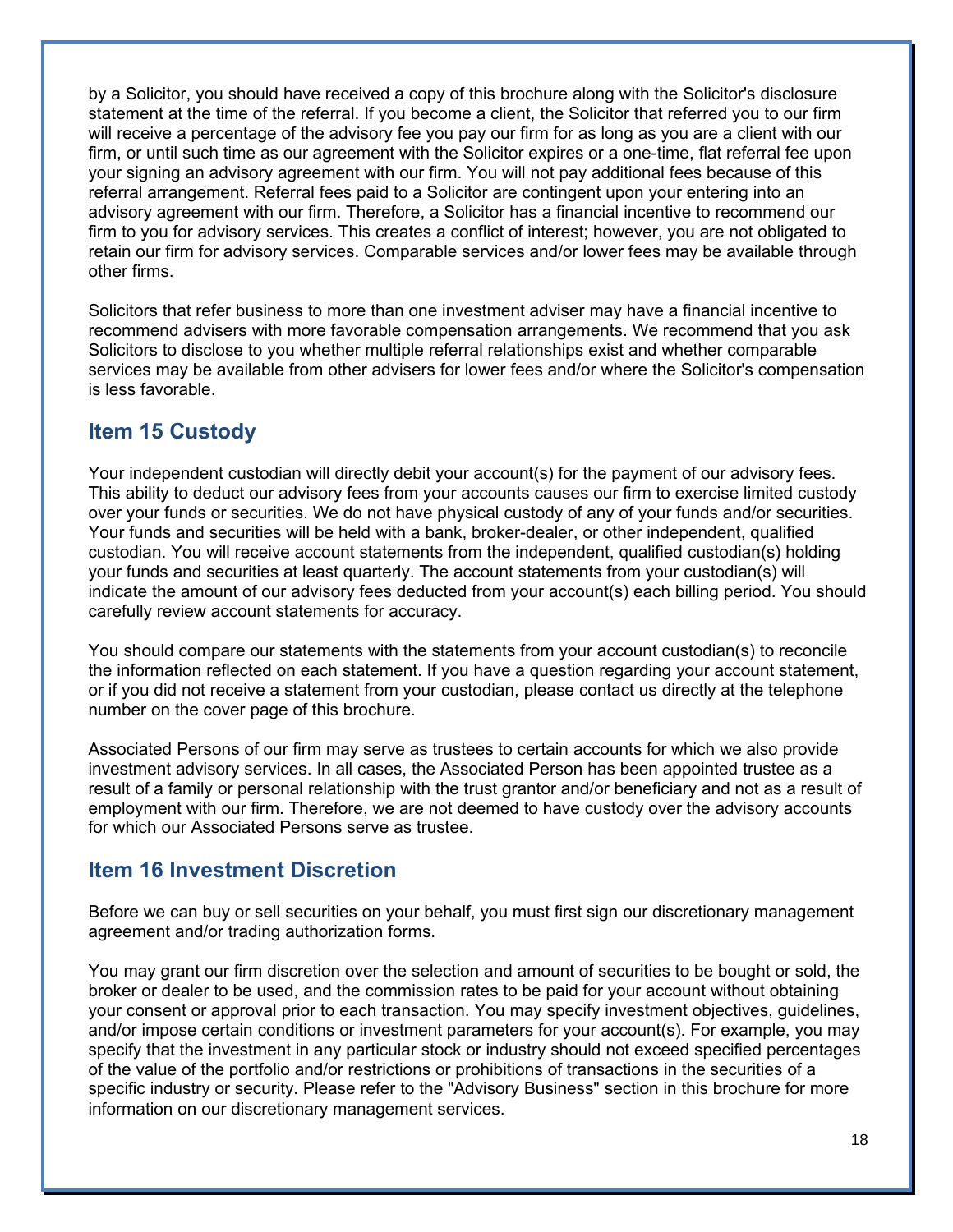If you enter into non-discretionary arrangements with our firm, we will obtain your approval prior to the execution of any transactions for your account(s). You have an unrestricted right to decline to implement any advise provided by our firm on a non-discretionary basis.

## **Item 17 Voting Client Securities**

#### **Proxy Voting**

We will not vote proxies on behalf of your advisory accounts. At your request, we may offer you advice regarding corporate actions and the exercise of your proxy voting rights. If you own shares of common stock or mutual funds, you are responsible for exercising your right to vote as a shareholder.

In most cases, you will receive proxy materials directly from the account custodian. However, in the event we were to receive any written or electronic proxy materials, we would forward them directly to you by mail, unless you have authorized our firm to contact you by electronic mail, in which case, we would forward any electronic solicitation to vote proxies.

## **Item 18 Financial Information**

Our firm does not have any financial condition or impairment that would prevent us from meeting our contractual commitments to you. We do not take physical custody of client funds or securities, or serve as trustee or signatory for client accounts, and, we do not require the prepayment of more than \$1,200 in fees six or more months in advance. Therefore, we are not required to include a financial statement with this brochure.

We have not filed a bankruptcy petition at any time in the past ten years.

## **Item 19 Requirements for State Registered Investment Advisers**

We are a federally registered investment adviser; therefore, we are not required to respond to this item.

# **Item 20 Additional Information**

#### **Your Privacy**

We view protecting your private information as a top priority. Pursuant to applicable privacy requirements, we have instituted policies and procedures to ensure that we keep your personal information private and secure.

We do not disclose any nonpublic personal information about you to any nonaffiliated third parties, except as permitted by law. In the course of servicing your account, we may share some information with our service providers, such as transfer agents, custodians, broker-dealers, accountants, consultants, and attorneys.

We restrict internal access to nonpublic personal information about you to employees, who need that information in order to provide products or services to you. We maintain physical and procedural safeguards that comply with regulatory standards to guard your nonpublic personal information and to ensure our integrity and confidentiality. We will not sell information about you or your accounts to anyone. We do not share your information unless it is required to process a transaction, at your request, or required by law.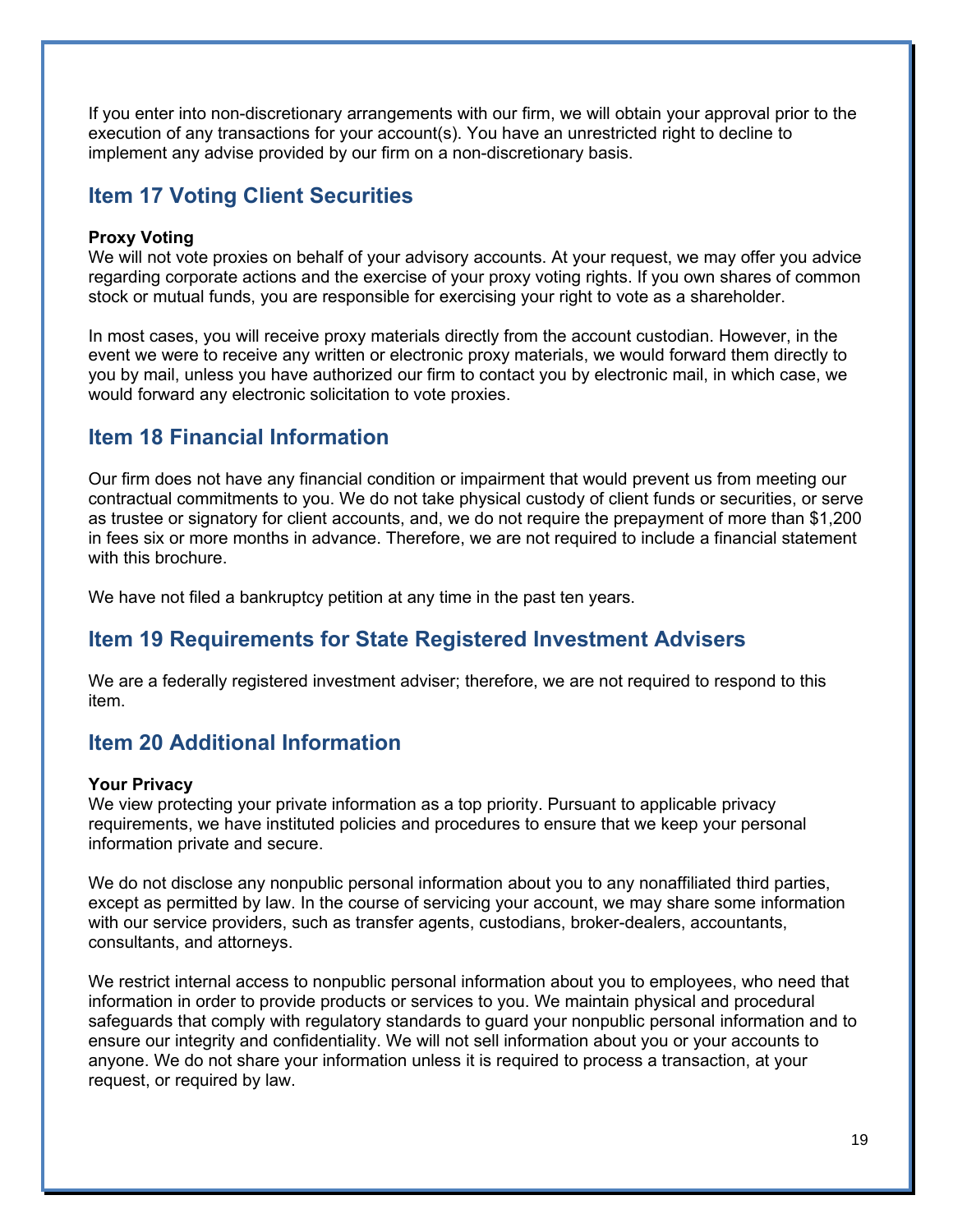You will receive a copy of our privacy notice prior to or at the time you sign an advisory agreement with our firm. Thereafter, we will deliver a copy of the current privacy policy notice to you on an annual basis. Please contact our main office at the telephone number on the cover page of this brochure if you have any questions regarding this policy.

#### **Trade Errors**

In the event a trading error occurs in your account, our policy is to restore your account to the position it should have been in had the trading error not occurred. Depending on the circumstances, corrective actions may include canceling the trade, adjusting an allocation, and/or reimbursing the account. Generally, if a trade error results in a profit, the trade error will be corrected in the trade error account of the executing broker-dealer and you will not keep the profit.

#### **Class Action Lawsuits**

We do not determine if securities held by you are the subject of a class action lawsuit or whether you are eligible to participate in class action settlements or litigation nor do we initiate or participate in litigation to recover damages on your behalf for injuries as a result of actions, misconduct, or negligence by issuers of securities held by you.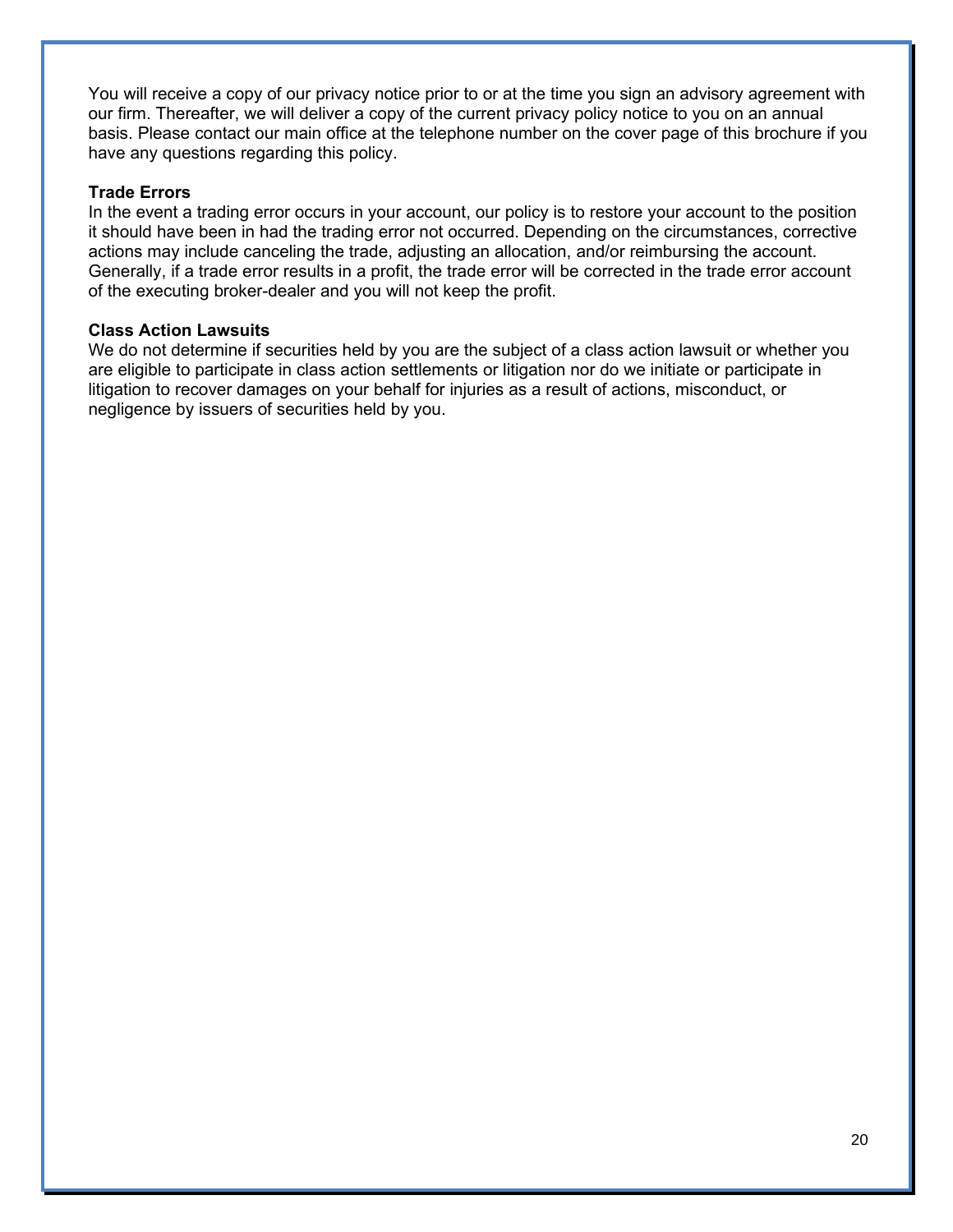### **Wallace Edward "Ed" Sutton CRD# 1240377**

**Sutton Wealth Advisors, Inc. 3708 West Swann Avenue, Suite 102 Tampa, Florida 33609** 

**Phone: 813-514-1800** 

**September 18, 2020**

### **FORM ADV PART 2B BROCHURE SUPPLEMENT**

**This brochure supplement provides information about Ed Sutton that supplements the Sutton Wealth Advisors, Inc. brochure. You should have received a copy of that brochure. Please contact Mr. Sutton, President and Chief Compliance Officer at the phone number above if you did not receive Sutton Wealth Advisors, Inc.'s brochure or if you have any questions about the contents of this supplement.**

**Additional information about Ed Sutton, CRD# 1240377, is available on the SEC's website at www.adviserinfo.sec.gov.**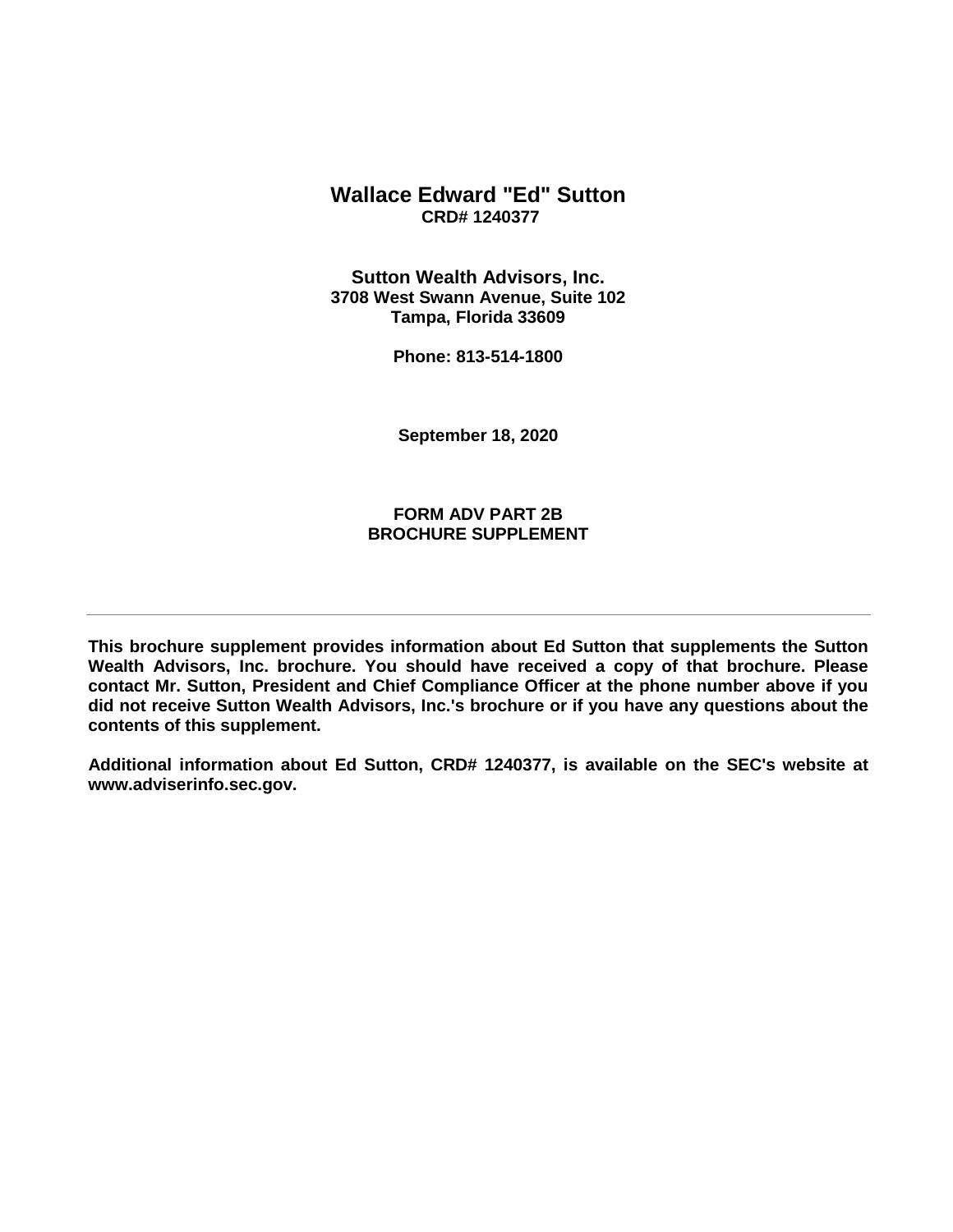# **Item 2 Educational Background and Business Experience**

### **Wallace Edward "Ed" Sutton**

*Year of Birth:* 1958

*Formal Education after High School:* 

• Florida State University, Bachelor of Arts, Economics, 1982

*Business Background for the Previous Five Years:*

- Purshe Kaplan Sterling Investments, Inc., Registered Representative, 9/2020 Present
- Sutton Wealth Advisors, Inc., President/Chief Compliance Officer, 9/2007 to Present
- Barron Asset Management, Inc., Secretary/Director, 11/1999 to 12/31/2007
- Sutton Wealth Management, Inc., Owner/Agent, 12/1989 Present
- Securities Service Network, Inc., Registered Principal and Registered Representative, 1/1990 to 9/2020

## **Item 3 Disciplinary Information**

Mr. Sutton does not have any reportable disciplinary disclosure.

## **Item 4 Other Business Activities**

#### **Registered Representative**

Ed Sutton is a registered representative with Purshe Kaplan Sterling Investments, Inc. ("PKS"). PKS is a diversified financial services company engaged in the sale of specialized investment products. In this capacity, Mr. Sutton may recommend securities or insurance products offered by PKS as part of your investment portfolio. If you purchase these products through Mr. Sutton, he will receive the customary commissions in his separate capacity as a registered representative of PKS. Additionally, Mr. Sutton could be eligible to receive incentive awards such as PKS may offer.

While persons providing investment advice to advisory clients on behalf of our firm can select or recommend mutual fund investments in share classes that pay 12b-1 fees, it is our policy that these persons typically do not select or recommend share classes that pay 12b-1 fees for your advisory account. However, sometimes we will recommend share classes with a 12b-1 fee, but the 12b-1 fee is paid to custodian, not our firm or the person recommending the mutual fund. Thus, we will not receive a 12b-1 fee and an advisory fee on the same asset. In the event that we inadvertently receive a 12b-1 fee on an advisory account, we will rebate the 12b-1 fee to your advisory account. However, it is important to note that these persons, when acting in their separate capacities as registered representatives, can select or recommend, and in many instances will select or recommend, that your brokerage account purchase mutual fund investments in share classes that pay 12b-1 fees when clients are eligible to purchase share classes of the same funds that do not pay such fees and are less expensive. This presents a conflict of interest. The receipt of additional compensation will give Mr. Sutton an incentive to recommend investment products based on the compensation received, rather than on your investment needs. You are under no obligation, contractually or otherwise, to purchase securities products through any person affiliated with our firm who receives compensation described above.

As a registered representative, Mr. Sutton, may recommend that you purchase variable annuities to be included in your investment portfolio(s). Mr. Sutton will earn commissions on the sale of the variable annuities in his capacity as a registered representative. If Mr. Sutton earns commission on the sale of variable annuities recommended to you, we will not include the annuity accounts in the total value used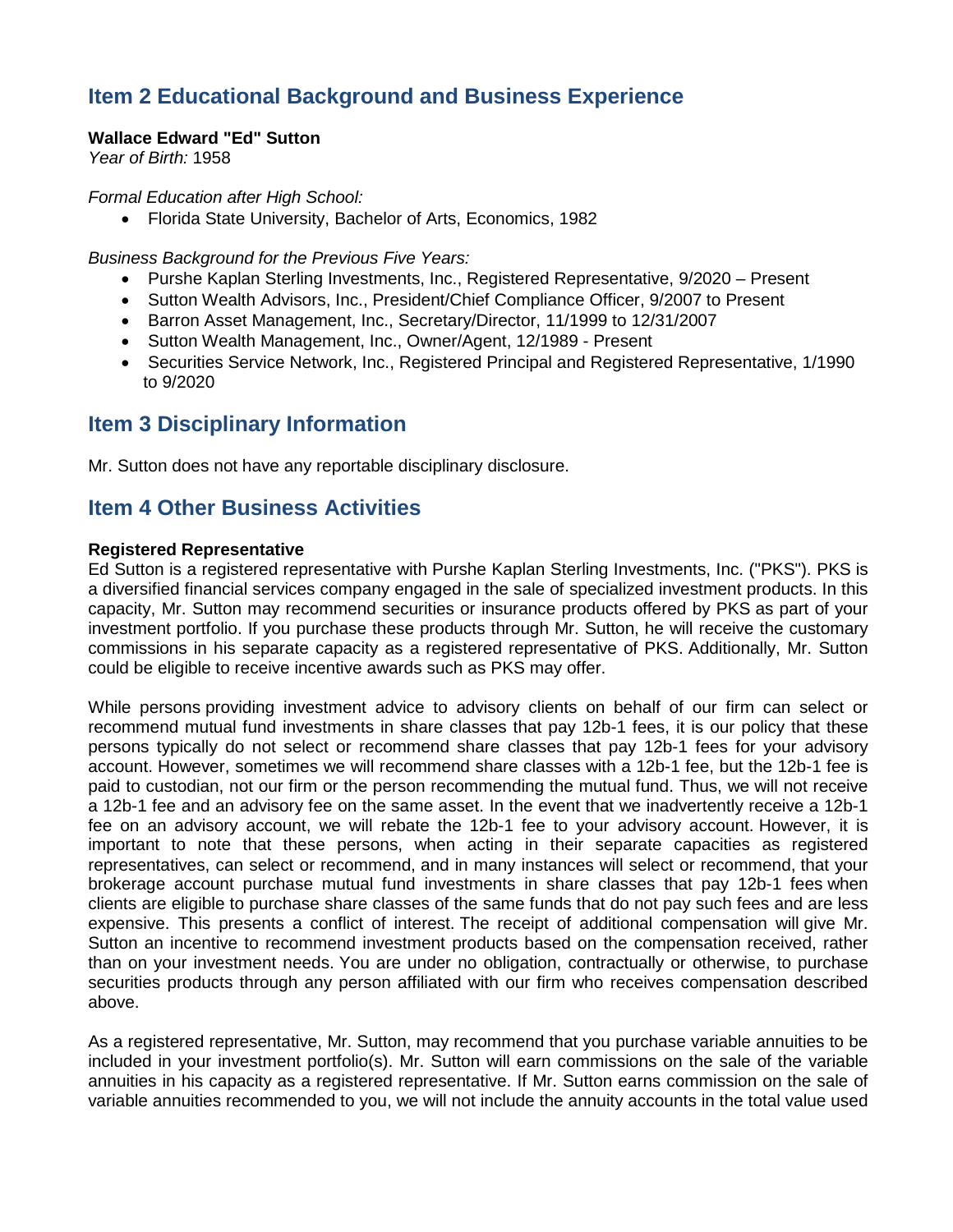for our advisory billing/fee computation. Annuities will be purchased for your account only after you receive a prospectus disclosing the terms of the annuity. You are under no obligation, contractually or otherwise, to purchase variable annuities through Mr. Sutton or any person affiliated with our firm.

#### **Insurance Agent**

Mr. Sutton is also separately licensed as an independent insurance agent. In this capacity, he can effect transactions in insurance products for his clients and earn commissions for these activities. The fees you pay our firm for advisory services are separate and distinct from the commissions earned by Mr. Sutton for insurance related activities. This presents a conflict of interest because Mr. Sutton may have an incentive to recommend insurance products to you for the purpose of generating commissions rather than solely based on your needs. However, you are under no obligation, contractually or otherwise, to purchase insurance products through Mr. Sutton or any person affiliated with our firm.

Ed Sutton is the owner and an agent of Sutton Wealth Management, Inc. and as such his activities do not create a conflict of interest to his provision of advisory services through Sutton Wealth Advisors, Inc.

## **Item 5 Additional Compensation**

Please refer to the "Other Business Activities" section above for disclosures on Mr. Sutton's receipt of additional compensation as a result of his other business activities as a registered representative of PKS and a licensed insurance agent.

Also, please refer to the "Fees and Compensation" section and the "Client Referrals and Other Compensation" section of our firm's brochure for additional disclosures on this topic.

### **Item 6 Supervision**

As President and Chief Compliance Officer of Sutton Wealth Advisors, Inc., Ed Sutton supervises the advisory activities of our firm. Ed Sutton can be reached at 813-514-1800.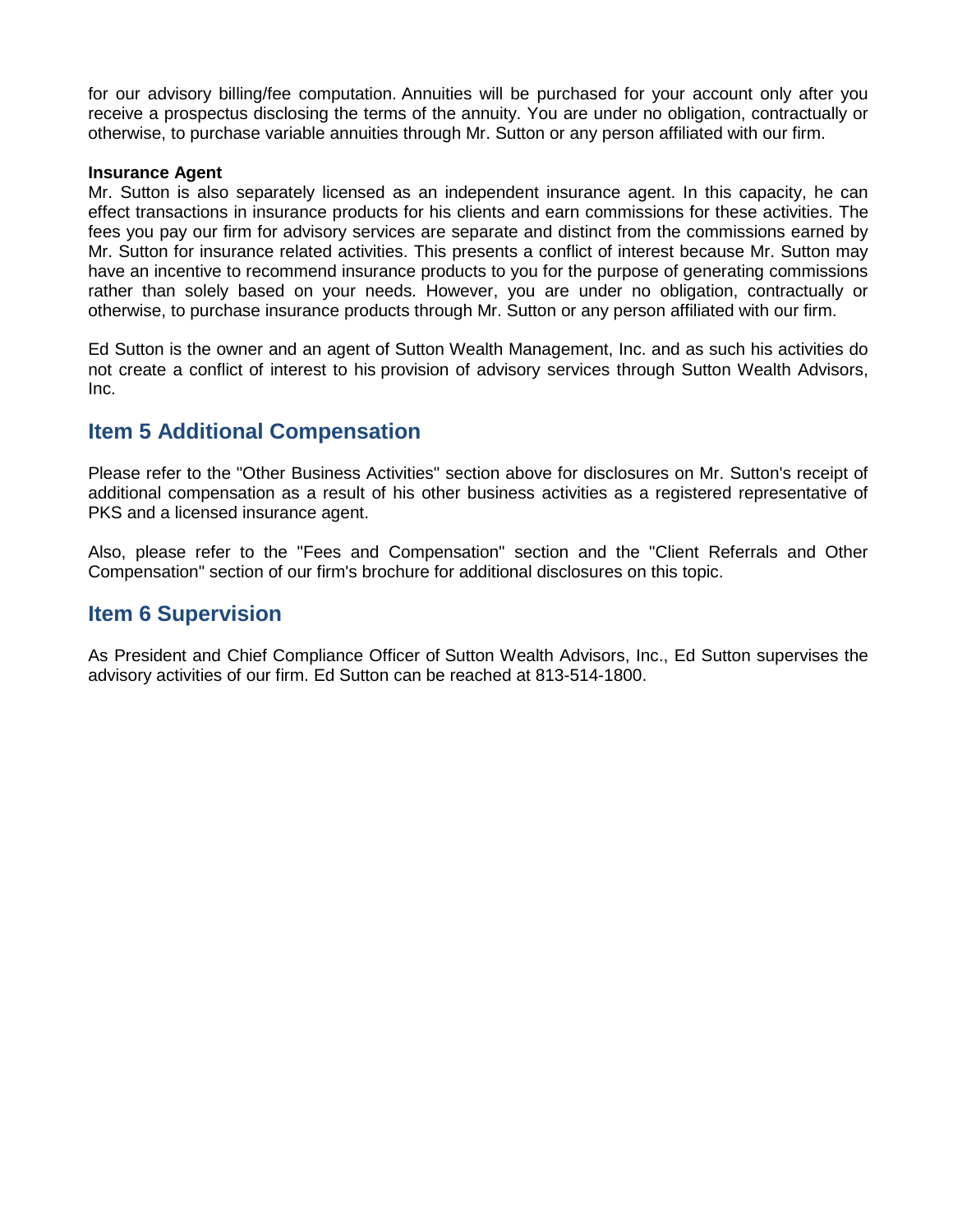## **Zachary Edward Sutton**

**Sutton Wealth Advisors, Inc. 3708 West Swann Avenue, Suite 102 Tampa, Florida 33609**

**Phone: 813-514-1800**

**September 18, 2020**

### **FORM ADV PART 2B BROCHURE SUPPLEMENT**

**This brochure supplement provides information about Zachary Edward Sutton that supplements the Sutton Wealth Advisors, Inc. brochure. You should have received a copy of that brochure. Please contact Mr. Ed Sutton, President and Chief Compliance Officer at the phone number above if you did not receive Sutton Wealth Advisors, Inc.'s brochure or if you have any questions about the contents of this supplement.** 

**Additional information about Zachary Edward Sutton, CRD # 6515308, is available on the SEC's website at www.adviserinfo.sec.gov.**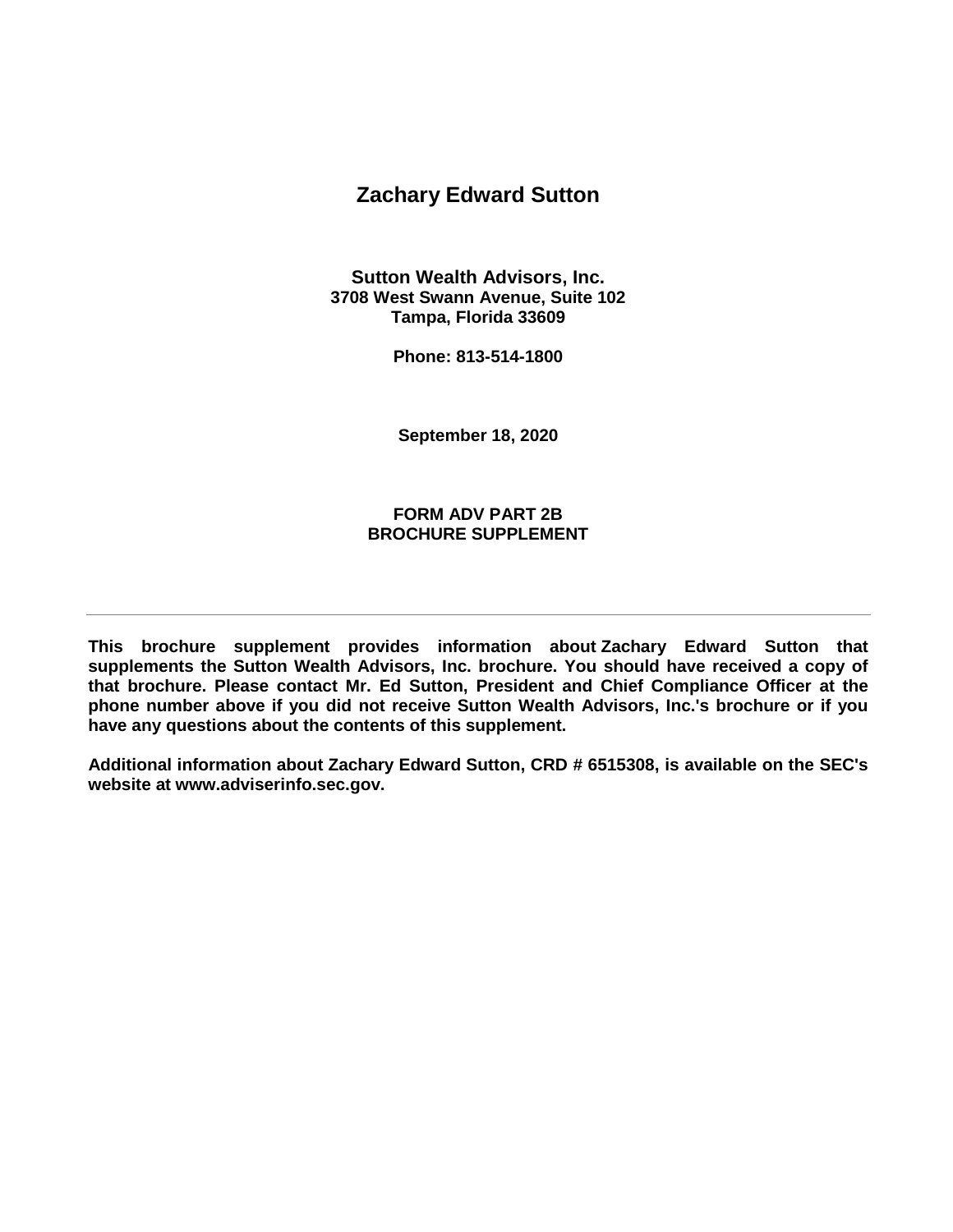# **Item 2 Educational Background and Business Experience**

### **Zachary Edward Sutton**

*Year of Birth:* 1993

*Formal Education After High School:*

• Sewanee: The University of the South, BA Economics, 2016

*Business Background*:

- Purshe Kaplan Sterling Investments, Inc., Registered Representative, 9/2020 Present
- Sutton Wealth Advisors, Inc., Investment Adviser Representative, 3/2018 Present
- Sutton Wealth Advisors, Inc., Portfolio Analyst, 5/2016 3/2019
- Securities Service Network, LLC, Registered Representative, 6/2017 9/2020

## **Item 3 Disciplinary Information**

Mr. Sutton does not have any reportable disciplinary disclosure.

### **Item 4 Other Business Activities**

#### **Registered Representative**

Zachary Edward Sutton is a registered representative with Purshe Kaplan Sterling Investments, Inc. ("PKS"). PKS is a diversified financial services company engaged in the sale of specialized investment products. In this capacity, Mr. Sutton may recommend securities or insurance products offered by PKS as part of your investment portfolio. If you purchase these products through Mr. Sutton, he will receive the customary commissions in his separate capacity as a registered representative of PKS.

Additionally, Mr. Sutton could be eligible to receive incentive awards such as PKS may offer. He will also receive 12b-1 fees from mutual funds that pay such fees. The receipt of additional compensation will give Mr. Sutton an incentive to recommend investment products based on the compensation received, rather than on your investment needs.

While persons providing investment advice to advisory clients on behalf of our firm can select or recommend mutual fund investments in share classes that pay 12b-1 fees, it is our policy that these persons typically do not select or recommend share classes that pay 12b-1 fees for your advisory account. However, sometimes we will recommend share classes with a 12b-1 fee, but the 12b-1 fee is paid to custodian, not our firm or the person recommending the mutual fund. Thus, we will not receive a 12b-1 fee and an advisory fee on the same asset. In the event that we inadvertently receive a 12b-1 fee on an advisory account, we will rebate the 12b-1 fee to your advisory account. However, it is important to note that these persons, when acting in their separate capacities as registered representatives, can select or recommend, and in many instances will select or recommend, that your brokerage account purchase mutual fund investments in share classes that pay 12b-1 fees when clients are eligible to purchase share classes of the same funds that do not pay such fees and are less expensive. This presents a conflict of interest. You are under no obligation, contractually or otherwise, to purchase securities products through any person affiliated with our firm who receives compensation described above.

As a registered representative, Mr. Sutton, may recommend that you purchase variable annuities to be included in your investment portfolio(s). Mr. Sutton will earn commissions on the sale of the variable annuities in his or her capacity as a registered representative. If Mr. Sutton earns commission on the sale of variable annuities recommended to you, we will not include the annuity accounts in the total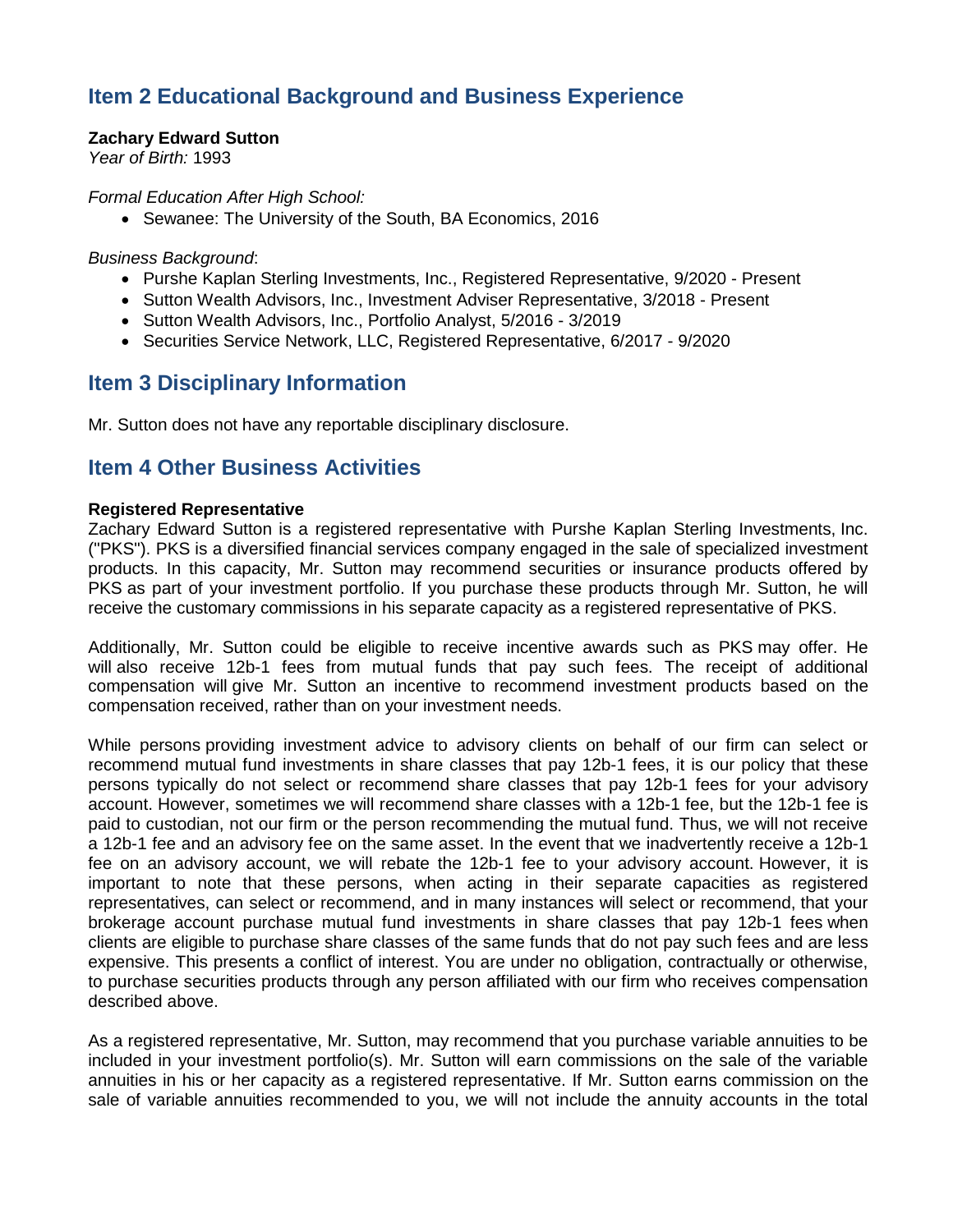value used for our advisory billing/fee computation. Annuities will be purchased for your account only after you receive a prospectus disclosing the terms of the annuity. You are under no obligation, contractually or otherwise, to purchase variable annuities through Mr. Sutton or any person affiliated with our firm.

#### **Insurance Agent**

Mr. Sutton is also separately licensed as an independent insurance agent. In this capacity, he can effect transactions in insurance products for his clients and earn commissions for these activities. The fees you pay our firm for advisory services are separate and distinct from the commissions earned by Mr. Sutton for insurance related activities. This presents a conflict of interest because Mr. Sutton may have an incentive to recommend insurance products to you for the purpose of generating commissions rather than solely based on your needs. However, you are under no obligation, contractually or otherwise, to purchase insurance products through Mr. Sutton or any person affiliated with our firm.

### **Item 5 Additional Compensation**

Refer to the *Other Business Activities* section above for disclosures on Mr. Sutton's receipt of additional compensation as a result of his other business activities.

Also, refer to the *Fees and Compensation*, *Client Referrals and Other Compensation, and Other Financial Industry Activities and Affiliations* section(s) of Sutton Wealth Advisors, Inc.'s firm brochure for additional disclosures on this topic.

### **Item 6 Supervision**

In the supervision of our associated persons, advice provided is limited based on the restrictions set by Sutton Wealth Advisors, Inc., and by internal decisions as to the types of investments that may be included in client portfolios. We conduct periodic reviews of client holdings and documented suitability information to provide reasonable assurance that the advice provided remains aligned with each client's stated investment objectives and with our internal guidelines.

My supervisor is: Wallace Edward Sutton, President/Chief Compliance Officer

Supervisor phone number: 813-514-1800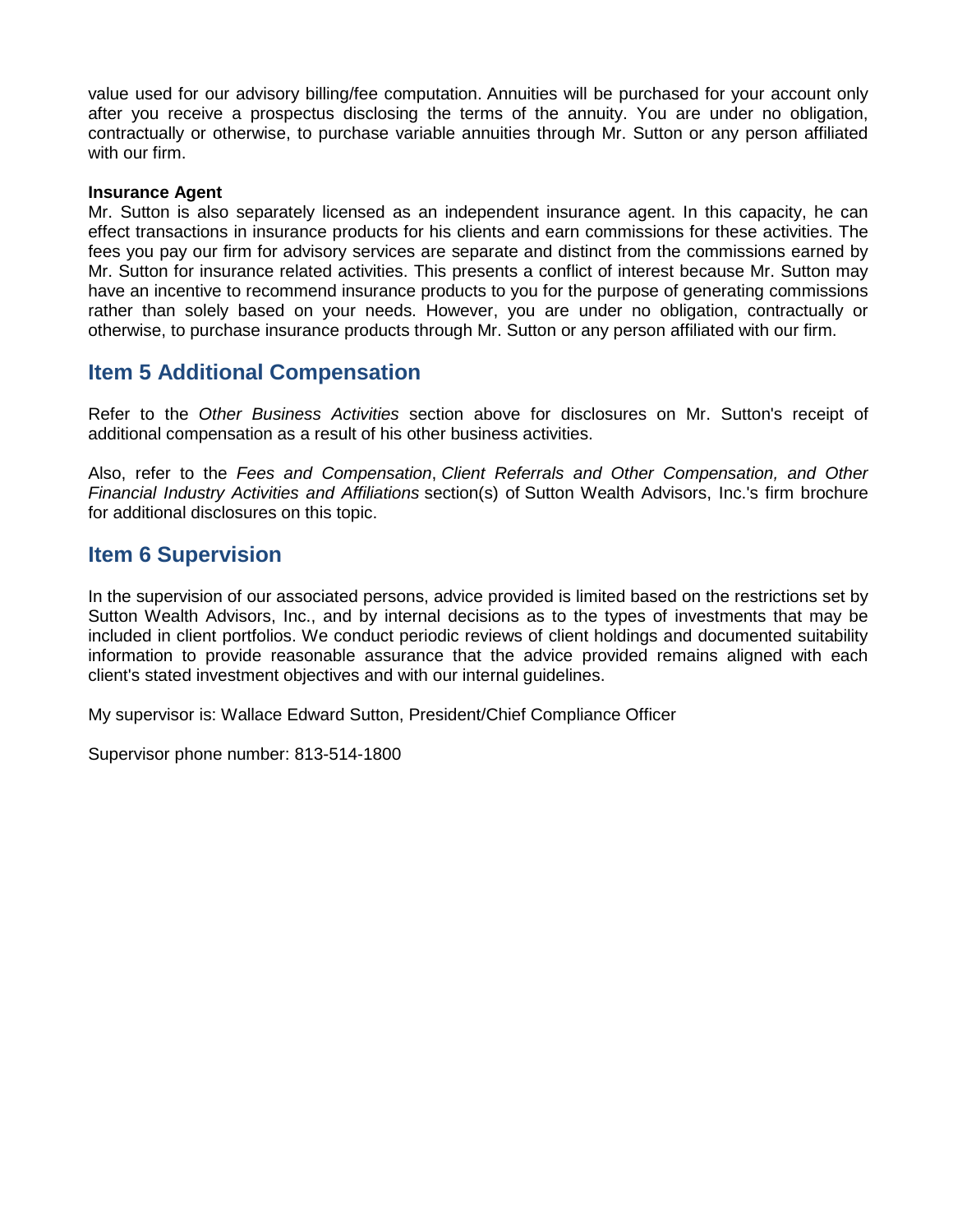### **William "Bill" Hall Hood, IV**

**Sutton Wealth Advisors, Inc. 3708 West Swann Avenue, Suite 102 Tampa, Florida 33609**

**Phone: 813-514-1800**

**September 18, 2020**

#### **FORM ADV PART 2B BROCHURE SUPPLEMENT**

**This brochure supplement provides information about William "Bill" H. Hood, IV that supplements the Sutton Wealth Advisors, Inc. brochure. You should have received a copy of that brochure. Please contact Mr. Ed Sutton, President and Chief Compliance Officer at the phone number above if you did not receive Sutton Wealth Advisors, Inc.'s brochure or if you have any questions about the contents of this supplement.** 

**Additional information about William "Bill" H. Hood, IV, CRD # 6859715, is available on the SEC's website at www.adviserinfo.sec.gov.**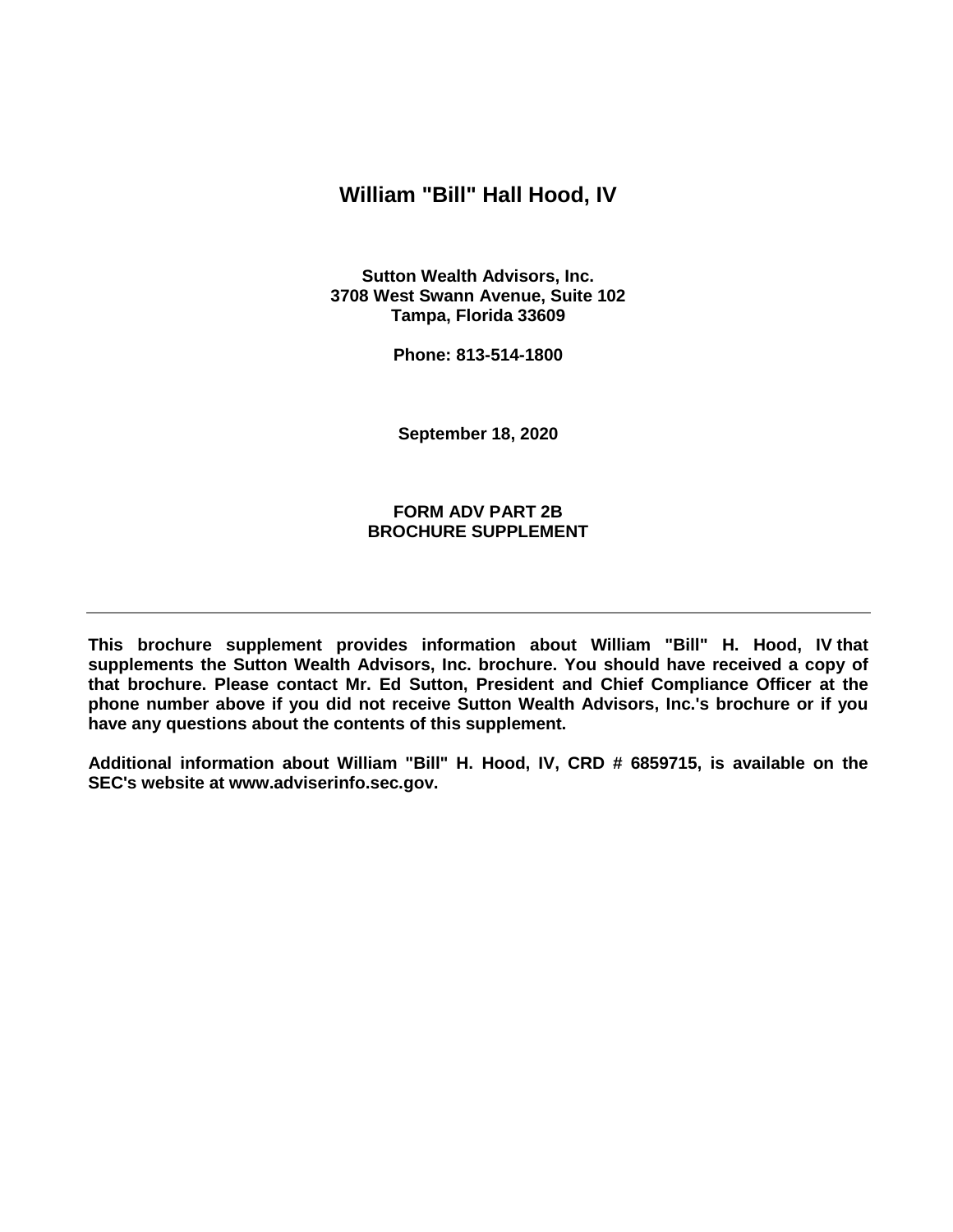# **Item 2 Educational Background and Business Experience**

#### **William "Bill" H. Hood, IV**

*Year of Birth:* 1994

*Formal Education After High School:*

• University of Central Florida, BS Finance, 2017

*Business Background*:

- Purshe Kaplan Sterling Investments, Inc., Registered Representative, 9/2020 Present
- Sutton Wealth Advisors, Inc., Investment Adviser Representative, 5/2020 Present
- Securities Services Network, LLC, Registered Representative, 3/2020 9/2020
- Sutton Wealth Management, Inc., Administrative Assistant, 2/2020 Present
- Raymond James & Associates, Portfolio Specialist , 9/2017 2/2020

### **Item 3 Disciplinary Information**

Mr. Hood does not have any reportable disciplinary disclosure.

## **Item 4 Other Business Activities**

William "Bill" H. Hood, IV is a Registered Representative with Purshe Kaplan Sterling Investments, Inc. ("PKS"). PKS is a diversified financial services company engaged in the sale of specialized investment products. In this capacity, Mr. Hood, IV may recommend securities offered by PKS as part of your investment portfolio. If you purchase these products through Mr. Hood, IV, he will receive the customary commissions in his separate capacity as a Registered Representative of PKS.

Additionally, Mr. Hood, IV could be eligible to receive incentive awards such as PKS may offer. He will also receive 12b-1 fees from mutual funds that pay such fees. The receipt of additional compensation will give Mr. Hood, IV an incentive to recommend investment products based on the compensation received, rather than on your investment needs.

As stated above, persons providing investment advice to advisory clients on behalf of our firm are registered representatives with PKS. In their capacity as registered representatives, these persons receive compensation in connection with the purchase and sale of securities or other investment products, including asset-based sales charges, service fees or 12b-1 fees for the sale or holding mutual funds. Compensation earned by these persons in their capacities as registered representatives are separate and in addition to our advisory fees. This practice presents a conflict of interest because persons providing investment advice to advisory clients on behalf of our firm who are registered representatives have an incentive to recommend investment products based on the compensation received rather than solely based on your needs. Persons providing investment advice to advisory clients on behalf of our firm can select or recommend, and in many instances will select or recommend, mutual fund investments in share classes that pay 12b-1 fees when clients are eligible to purchase share classes of the same funds that do not pay such fees and are less expensive. This presents a conflict of interest. You are under no obligation, contractually or otherwise, to purchase securities products through a person affiliated with our firm.

William "Bill" H. Hood, IV is an Administrative Assistant of Sutton Wealth Management, Inc., a private corporation, and as such his duties as an Administrative Assistant do not create a conflict of interest to his provision of advisory services through Sutton Wealth Advisors, Inc.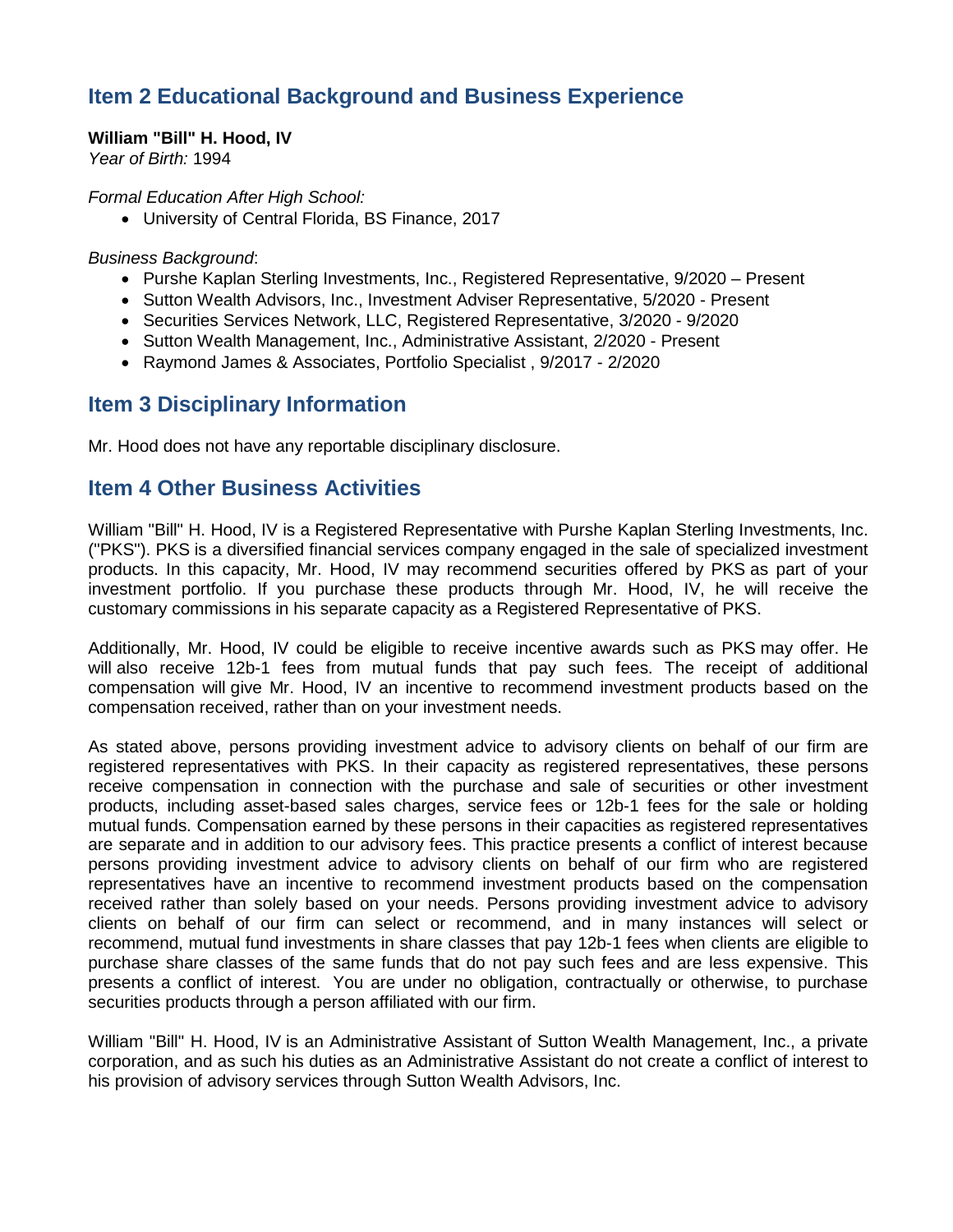# **Item 5 Additional Compensation**

Refer to the *Other Business Activities* section above for disclosures on Mr. Hood's receipt of additional compensation as a result of his other business activities.

Also, refer to the *Fees and Compensation*, *Client Referrals and Other Compensation, and Other Financial Industry Activities and Affiliations* section(s) of Sutton Wealth Advisors, Inc.'s firm brochure for additional disclosures on this topic.

## **Item 6 Supervision**

In the supervision of our associated persons, advice provided is limited based on the restrictions set by Sutton Wealth Advisors, Inc., and by internal decisions as to the types of investments that may be included in client portfolios. We conduct periodic reviews of client holdings and documented suitability information to provide reasonable assurance that the advice provided remains aligned with each client's stated investment objectives and with our internal guidelines.

My supervisor is: W. Edward Sutton, President/Chief Compliance Officer

Supervisor phone number: 813-514-1800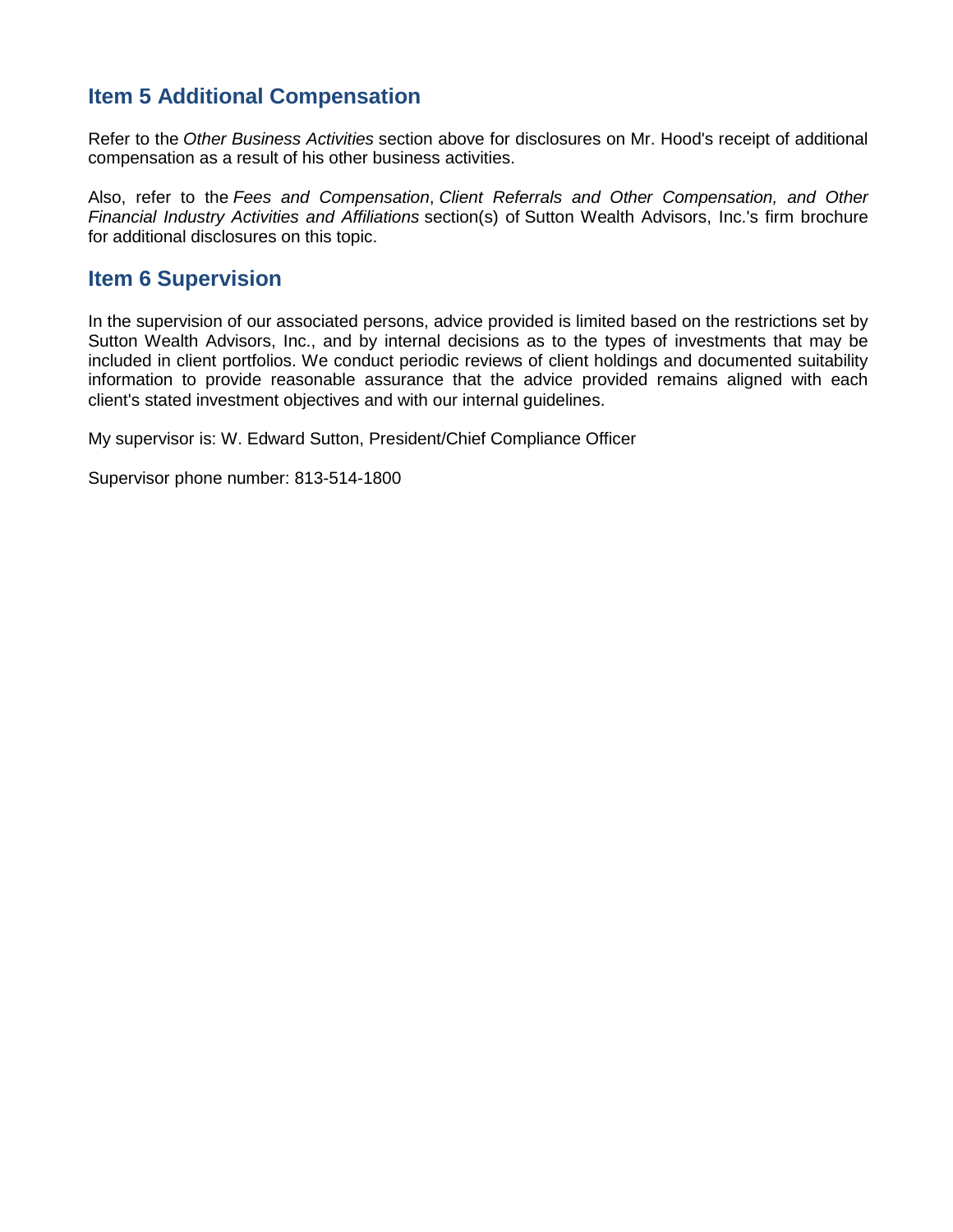### **Matthew B. Bertoncini**

**Sutton Wealth Advisors, Inc. 3708 West Swann Avenue, Suite 102 Tampa, Florida 33609**

**Phone: 813-514-1800**

**September 18, 2020**

**FORM ADV PART 2B BROCHURE SUPPLEMENT**

**This brochure supplement provides information about Matthew B. Bertoncini that supplements the Sutton Wealth Advisors, Inc. brochure. You should have received a copy of that brochure. Please contact Mr. Ed Sutton, President and Chief Compliance Officer at the phone number above if you did not receive Sutton Wealth Advisors, Inc.'s brochure or if you have any questions about the contents of this supplement.** 

**Additional information about Matthew B. Bertoncini, CRD # 6229560, is available on the SEC's website at www.adviserinfo.sec.gov.**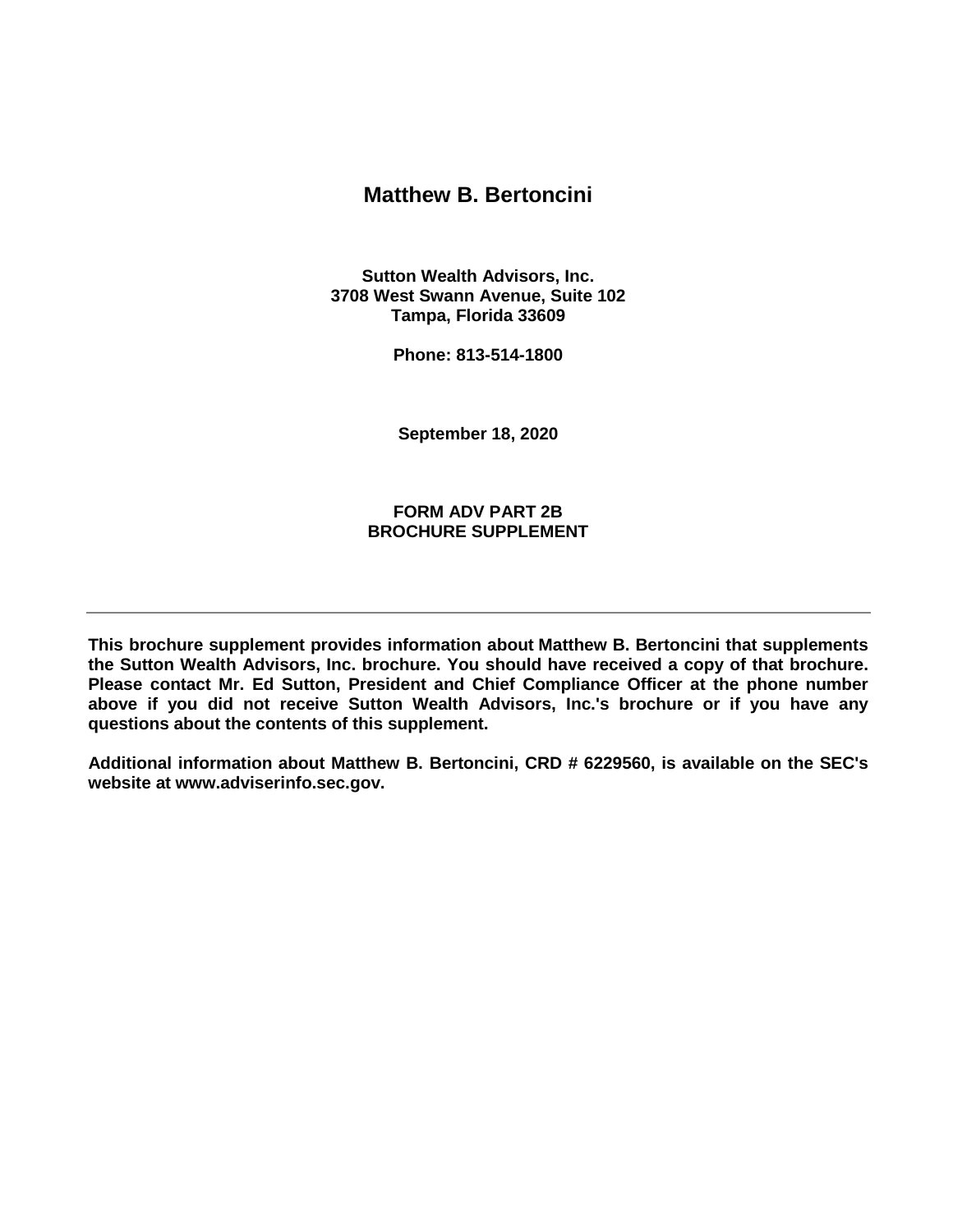# **Item 2 Educational Background and Business Experience**

### **Matthew B. Bertoncini**

*Year of Birth:* 1991

*Formal Education After High School:*

• University of South Florida, BS Finance, 2013

#### *Business Background*:

- Purshe Kaplan Sterling Investments, Inc., Registered Representative, 9/2020 Present
- Sutton Wealth Advisors, Inc., Investment Adviser Representative, 5/2020 Present
- Sutton Wealth Management, Inc., Analyst, 4/2019 Present
- Securities Service Network, LLC, Registered Representative, 4/2019 9/2020
- Morgan Stanley Private Bank, National Association, FInancial Advisor, 1/2018 4/2019
- Scottrade, Investment Consultant, 11/2012 12/2017

## **Item 3 Disciplinary Information**

Mr. Bertoncini does not have any reportable disciplinary disclosure.

### **Item 4 Other Business Activities**

Matthew B. Bertoncini is a Registered Representative with Purshe Kaplan Sterling Investments, Inc. ("PKS"). PKS is a diversified financial services company engaged in the sale of specialized investment products. In this capacity, Mr. Bertoncini may recommend securities offered by PKS as part of your investment portfolio. If you purchase these products through Mr. Bertoncini, he will receive the customary commissions in his separate capacity as a Registered Representative of PKS.

Additionally, Mr. Bertoncini could be eligible to receive incentive awards such as PKS may offer. He will also receive 12b-1 fees from mutual funds that pay such fees. The receipt of additional compensation will give Mr. Bertoncini an incentive to recommend investment products based on the compensation received, rather than on your investment needs.

As stated above, persons providing investment advice to advisory clients on behalf of our firm are registered representatives with PKS. In their capacity as registered representatives, these persons receive compensation in connection with the purchase and sale of securities or other investment products, including asset-based sales charges, service fees or 12b-1 fees for the sale or holding mutual funds. Compensation earned by these persons in their capacities as registered representatives are separate and in addition to our advisory fees. This practice presents a conflict of interest because persons providing investment advice to advisory clients on behalf of our firm who are registered representatives have an incentive to recommend investment products based on the compensation received rather than solely based on your needs. Persons providing investment advice to advisory clients on behalf of our firm can select or recommend, and in many instances will select or recommend, mutual fund investments in share classes that pay 12b-1 fees when clients are eligible to purchase share classes of the same funds that do not pay such fees and are less expensive. This presents a conflict of interest. You are under no obligation, contractually or otherwise, to purchase securities products through a person affiliated with our firm.

Matthew B. Bertoncini is an Analyst of Sutton Wealth Management, Inc., a private corporation, and as such his duties as an Analyst do not create a conflict of interest to his provision of advisory services through Sutton Wealth Advisors, Inc.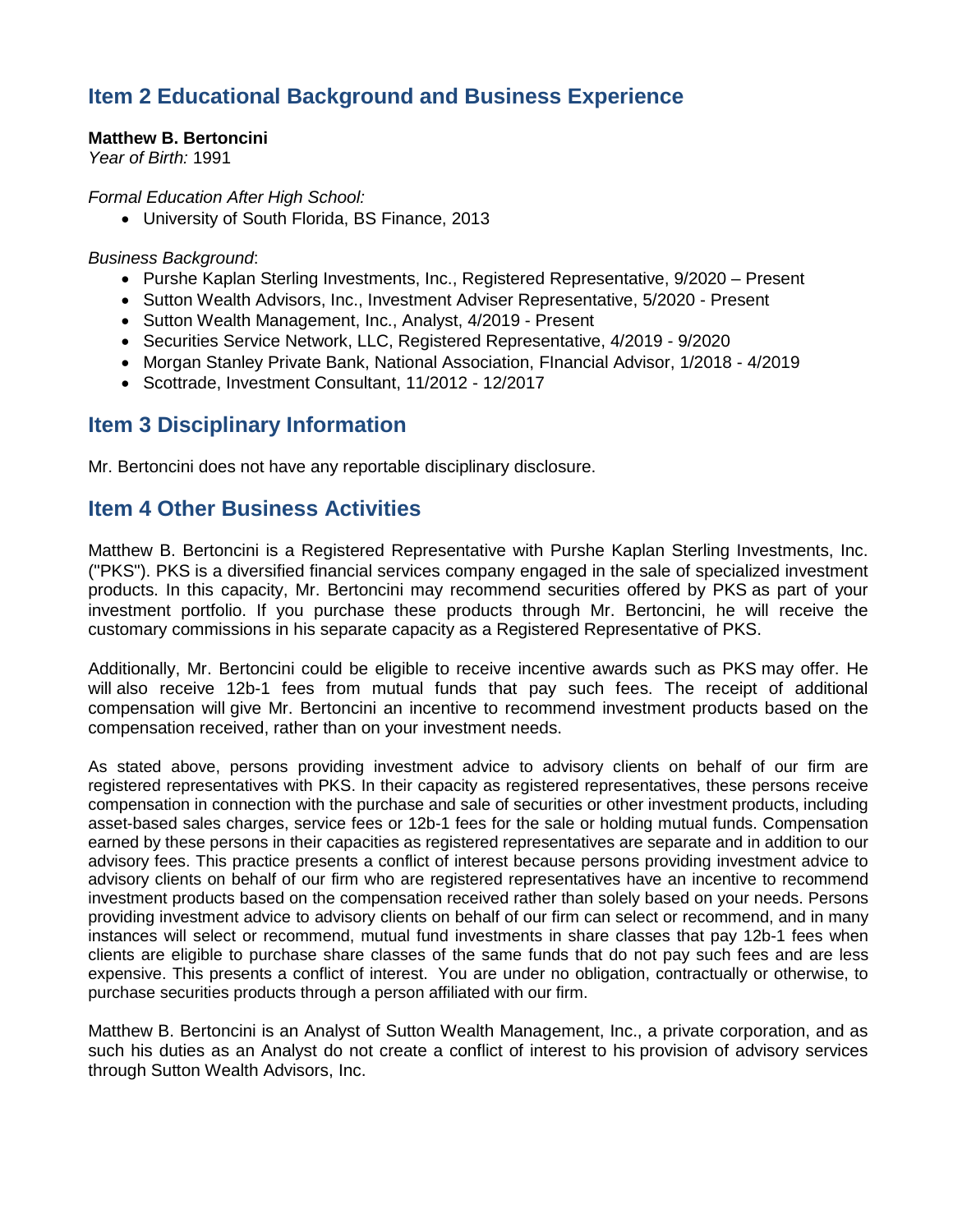# **Item 5 Additional Compensation**

Refer to the *Other Business Activities* section above for disclosures on Mr. Bertoncini's receipt of additional compensation as a result of his other business activities.

Also, refer to the *Fees and Compensation*, *Client Referrals and Other Compensation, and Other Financial Industry Activities and Affiliations* section(s) of Sutton Wealth Advisors, Inc.'s firm brochure for additional disclosures on this topic.

## **Item 6 Supervision**

In the supervision of our associated persons, advice provided is limited based on the restrictions set by Sutton Wealth Advisors, Inc., and by internal decisions as to the types of investments that may be included in client portfolios. We conduct periodic reviews of client holdings and documented suitability information to provide reasonable assurance that the advice provided remains aligned with each client's stated investment objectives and with our internal guidelines.

My supervisor is: W. Edward Sutton, President/Chief Compliance Officer

Supervisor phone number: 813-514-1800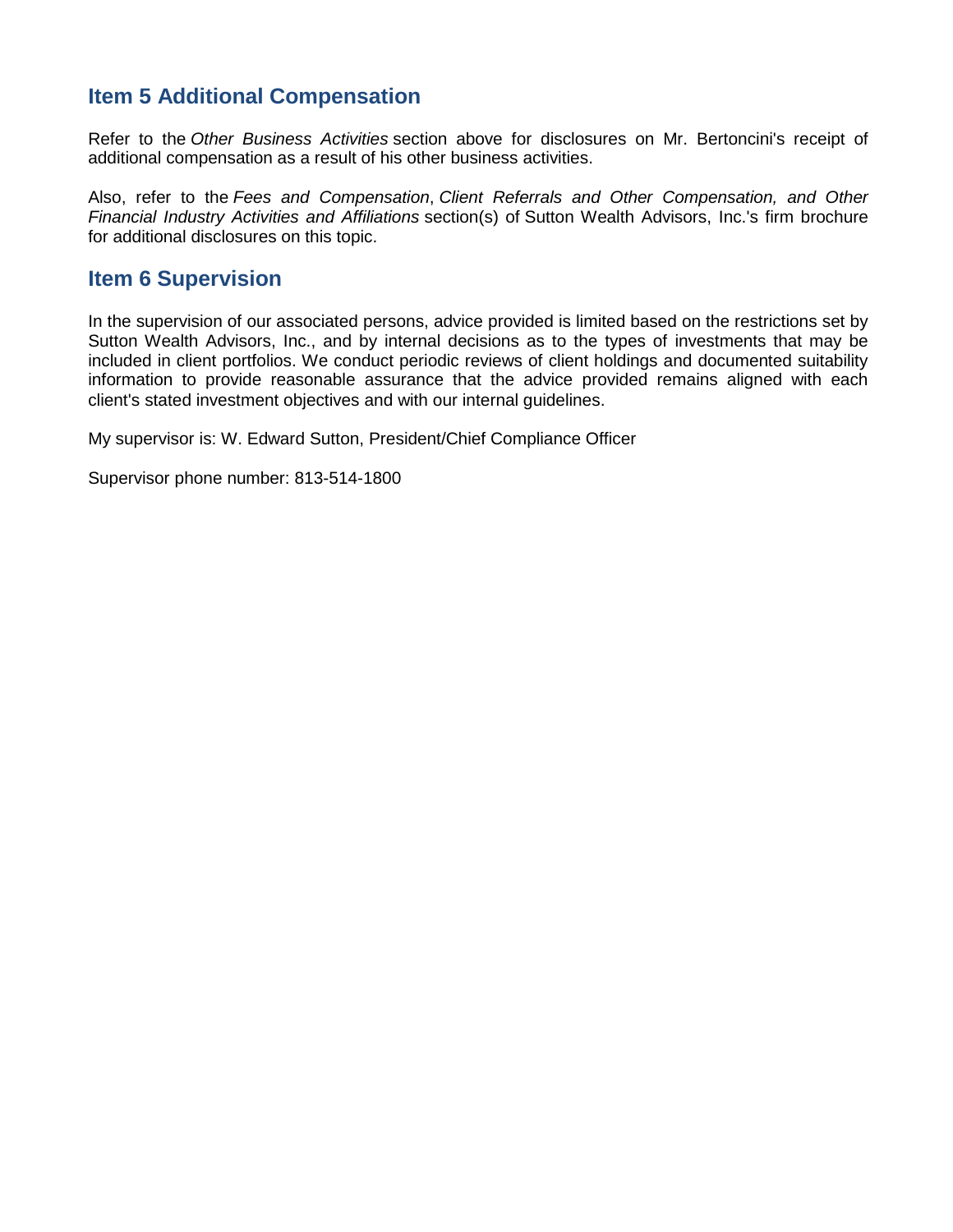#### **Sutton Wealth Advisors, Inc. June 25, 2020**

#### **FORM CRS**

Sutton Wealth Advisors, Inc. is registered with the Securities and Exchange Commission as an investment adviser and, as such, we provide advisory services rather than brokerage services. Brokerage and investment advisory services and fees differ and it is important for you, our client, to understand the differences. Additionally, free and simple tools are available to research firms and financial professionals at *Investor.gov/CRS*, which also provides educational materials about broker-dealers, investment advisers, and investing. This document is a summary of the services and fees we offer to "retail" investors, which are natural persons who seek or receive services primarily for personal, family, or household purposes.

#### **What investment services and advice can you provide me?**

We offer the following investment advisory services to retail investors: **Financial Planning Services; Portfolio Management Services; and Selection of Other Advisers.** Detailed information regarding our services, fees and other disclosures can be found in our Form ADV Part 2A Items 4, 7, and 8 Brochure to include the full URL at [https://adviserinfo.sec.gov/firm/brochure/145359.](https://adviserinfo.sec.gov/firm/brochure/145359)

*Account Monitoring:* If you open an investment account with our firm, as part of our standard service we will monitor your investments on a quarterly basis and will conduct account reviews at least annually.

**Investment Authority***:* We manage investment accounts on a *discretionary* basis whereby **we** *will decide* which investments to buy or sell for your account. We have discretion to select, retain or replace third-party managers to manage your accounts. You may limit our discretionary authority (for example, limiting the types of securities that can be purchased or sold for your account) by providing our firm with your restrictions and guidelines in writing. We also offer *non-discretionary* investment management services whereby we will provide advice, but *you will ultimately decide* which investments to buy and sell for your account. You have an unrestricted right to decline to implement any advice provided by our firm on a non-discretionary basis.

**Investment Offerings:** We provide advice on various types of investments. Our services are not limited to a specific type of investment or product.

**Account Minimums and Requirements:** In general, we do not require a minimum dollar amount to open and maintain an advisory account; however, we have the right to terminate your account if it falls below a minimum size which, in our sole opinion, is too small to manage effectively.

**Key Questions to Ask Your Financial Professional**

- **Given my financial situation, should I choose an investment advisory service? Why or Why Not?**
- **How will you choose investments to recommend to me?**
- **What is your relevant experience, including your licenses, education and other qualifications?**
- **What do these qualifications mean?**

#### **What fees will I pay?**

The following summarizes the principal fees and costs associated with engaging our firm for investment advisory services. For detailed information, refer to our Form ADV Part 2A, Items 5 and 6 Brochure to include the full URL at [https://adviserinfo.sec.gov/firm/brochure/145359.](https://adviserinfo.sec.gov/firm/brochure/145359)

- **Asset Based Fees -** Payable Quarterly in Advance. Since the fees we receive are asset-based (i.e. based on the value of your account), we have an incentive to increase your account value which creates a conflict especially for those accounts holding illiquid or hard-to-value assets;
- **Hourly Fees -** Our hourly rate ranges between \$200 and \$300 payable upon services rendered in arrears;
- **Fixed Fees -** Our fixed fees range between \$1,500 and \$50,000 payable 50% of the fee in advance and the remaining portion upon the completion of the services rendered.
- Examples of the most common fees and costs applicable to our clients are:
	- Custodian fees;
	- Account maintenance fees;
	- Fees related to mutual funds and exchange-traded funds;
	- Transaction charges when purchasing or selling securities; and